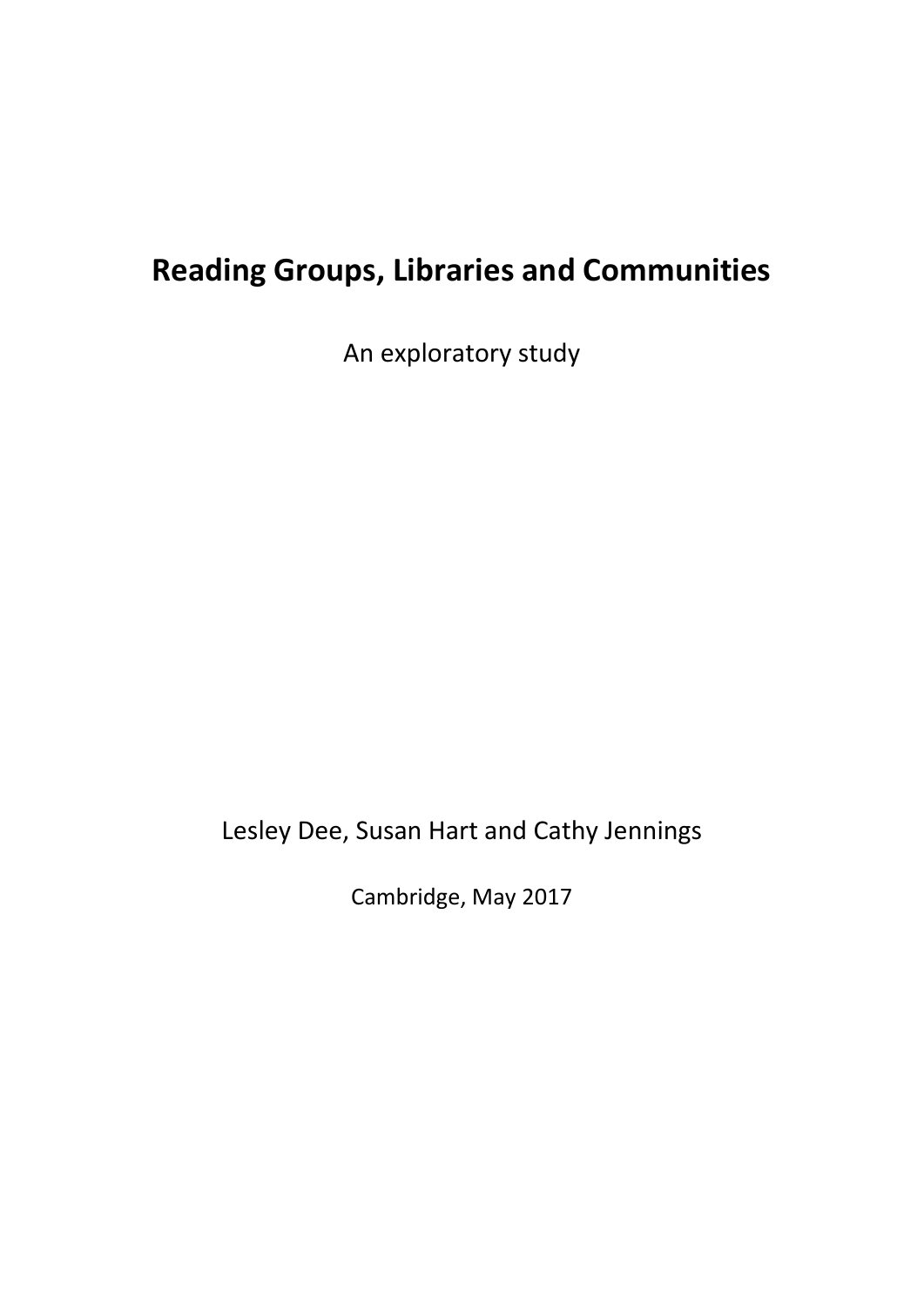# **Acknowledgements**

#### **Our study was carried out with the support of the Society of Chief Librarians and The Reading Agency.**

We would like to thank the following library services, groups and other organisations for their time and help in carrying out this study:

> Islington Library and Heritage Services Leeds Library and Information Service Leicestershire Libraries The Reader The Reading Agency Shared Reading group, Boston, Lincolnshire The Shared Reading Company The Society of Chief Librarians Suffolk Libraries Wigan Shared Reading group Wirral Library Services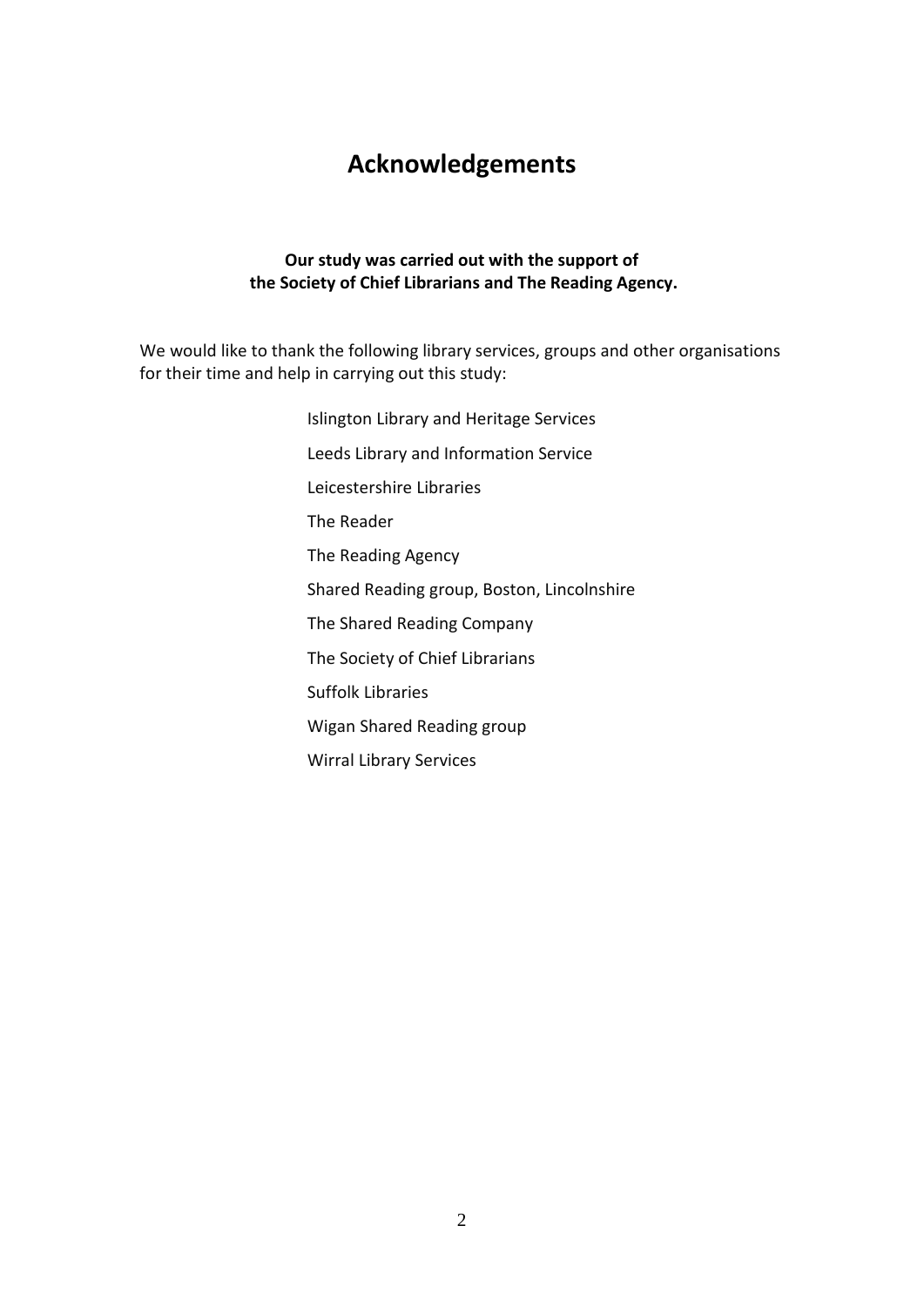# **Contents**

| Setting the scene                                  | $\overline{4}$ |  |
|----------------------------------------------------|----------------|--|
| Library-linked adult reading groups                |                |  |
| Why do library services value reading groups?      | 6              |  |
| What library services do to support reading groups | 8              |  |
| <b>Strategic planning</b>                          | 8              |  |
| Day-to-day management                              | 9              |  |
| The facilitator's role                             | 13             |  |
| Reaching out                                       | 18             |  |
| <b>Building partnerships</b>                       | 22             |  |
| <b>Managing resources</b>                          | 25             |  |
| Reading groups, libraries and communities          | 28             |  |
| References                                         |                |  |
| <b>Background reading</b>                          |                |  |
| How the research was conducted                     |                |  |
| The research team                                  |                |  |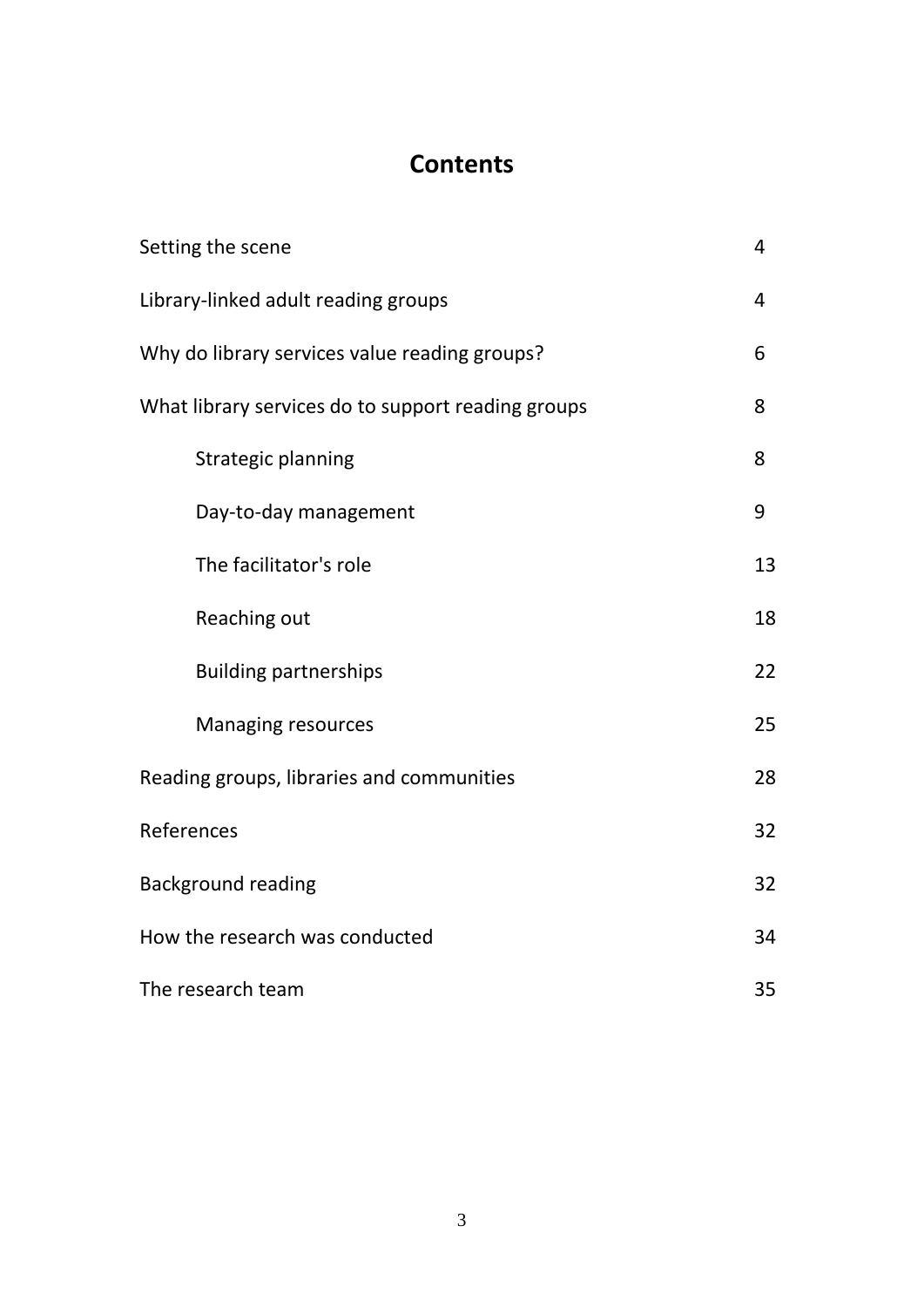# **Setting the scene**

At a time when libraries were rethinking their role within local communities in the light of the five Universal Offers (Society of Chief Librarians, 2016), our inquiry set out to explore the part that reading groups play in libraries' work and what they were doing to support them. We talked with key people in the Society of Chief Librarians and at The Reading Agency to set our study in the context of current developments in the library service nationally, and asked them to suggest a range of library services known to exemplify good practice in this area.

We decided to use a case study approach, as this would allow for in-depth study of the many different aspects of the support provided for reading groups. We talked to senior staff in libraries with overall responsibility for organising and promoting reading groups. We also talked to library staff and volunteers who facilitated or provided the direct contact with library-based or library-resourced reading groups. Where possible group members were interviewed about their experiences and their views considered in relation to those of library staff. (More detail about our approach is provided on page 34.)

As we listened to librarians, it was abundantly clear that, due to budget cuts, many were having to face some very difficult decisions with respect to reading group provision, for example:

- Limiting opening hours which in turn limits who can join reading groups
- Relying on members to run library-based reading groups themselves
- Losing local knowledge and networks as branch libraries are forced to close
- Reducing the availability of books
- Limiting talking books to a single copy.

We document here how, despite these challenges and difficulties, the library services we visited are continuing to support reading groups and in so doing bring immense benefits and value to their local communities. We met inspiring individuals who believe passionately in the power of literature and reading to make a real difference to the quality of people's lives.

# **Library-linked adult reading groups**

Our inquiry focused on reading groups that meet in libraries or are initiated and facilitated by library staff. We made a choice *not* to focus on independent groups meeting in people's homes, even though we were aware that libraries often make a substantial contribution to these groups behind the scenes, organising collections of books and ordering stock in response to requests. This choice was made partly due to our limited resources but also because, as one member reflected, there was a difference when groups were library-linked because people came together first and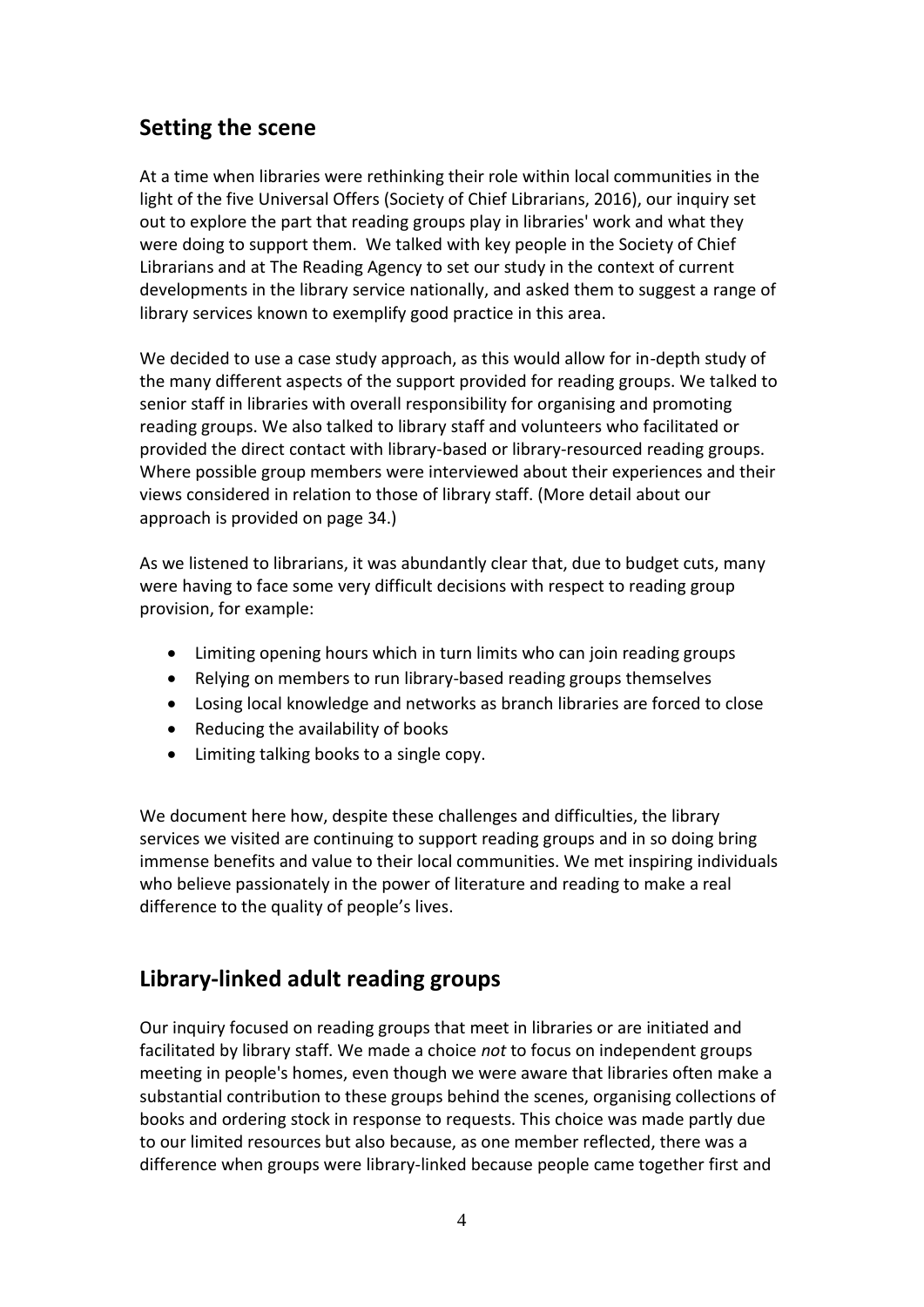foremost as *readers*, rather than as friends. A key feature of library-based reading groups is that they are open to everyone. Membership remains open in principle even if in actuality, as some facilitators pointed out, the number of participants was often limited by the number of copies of a given title that could be made available.

We decided not to include reading groups for children in our study, again partly due to limited resources but also because so much previous research had focused on groups and activities for younger people.

To create our sample, we used characteristics of the 'flexible reading group model' described in a report of research conducted by The Reading Agency (2004: 42), a leading charity dedicated to inspiring people to read more. This helped to ensure that our study included reading groups of many different kinds:

- Groups with different demographics
- Situated in cities and rural areas
- Using reading material with different formats and genres, including talking books and graphic novels
- Adapted for those with particular needs
- With differing degrees of structure and formality.

In addition to these variations, we found marked differences in the ways that groups engaged with texts and organised their discussions, as shown in the diagram below:



In some groups, people came together *having read* a *chosen text* and used the meeting to share their responses to this text. This was the most common format for the reading groups we visited. In other groups, members came together *having read different texts* and enjoyed sharing what they had read with others and exchanging recommendations. Some participants in the latter groups would have preferred to focus on a single text, but resources did not permit the purchase of multiple copies. Others in these groups were happy to spend the meeting hearing recommendations and acquainting themselves with texts they had not read. Access to what one person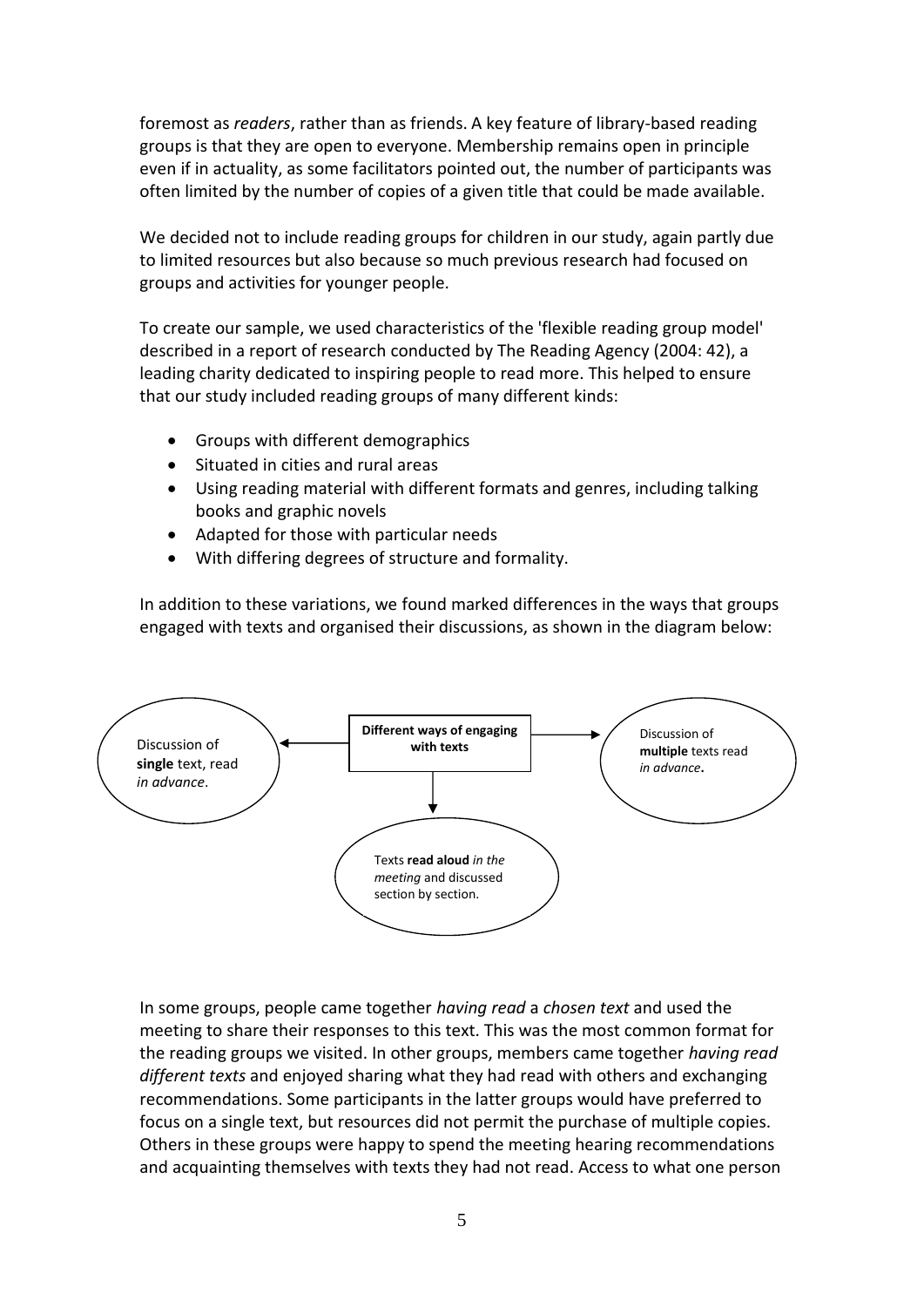described as an 'impressive' array of books was a major incentive for some of those attending a graphic novel group. Members of a group of people with visual impairment, who could not read blurbs on the cover of talking books for themselves, also appreciated hearing recommendations from the others.

Through contacts made during the research, we were also introduced to reading groups using a distinctive approach known as Shared Reading, where carefully chosen texts (plays, poems, novels, short stories) were *read aloud, in small sections*, and meanings discussed by group members then and there in the meeting. Jane Davis, Director of The Reader, who pioneered the development of Shared Reading, explained to us how, with the support of a trained facilitator, reading aloud can allow for a closer engagement with and discussion of the ideas. For participants, it can offer a very powerful emotional and social experience.

Given the scale of our study, it was not our intention, nor would it have been possible, to make comparisons or recommendations about the relative value of groups of different kinds. Rather our purpose was to ensure that our sample was broad enough to encompass the flexible ways in which the libraries creatively adapted or expanded their support to better encourage reading for pleasure among the communities they served.

# **Why do library services value reading groups?**

Library staff stressed that reading groups were vital because they 'sit across' so many of the areas that library services of the 21st century are expected to encompass in their work. Traditionally, reading groups were principally about encouraging, and heightening, reading for pleasure. A senior librarian told us:

I think that's why libraries have been enthusiastic to get involved in reading groups, because it clearly links with what we do and strengthens what we do … libraries have such a natural fit with reading groups.

Now it is recognised that reading groups can also have a key role to play in promoting health and well-being and in countering social isolation, as one manager explained:

Readers' groups are a lifeline for those people who don't see anyone else for a long time ... It's a way of making friends, it's a way of keeping the brain active in old age. It covers a massive range.

Awareness that participation in a reading group could also contribute importantly to people's health and well-being was a key consideration in projects designed to extend libraries' offer to include groups using the Shared Reading approach. Indeed, some of the projects were all or part-funded from health and adult social care budgets. However, as Jane Davis and other practitioners of this approach were keen to point out, the focus of the groups was not primarily therapeutic. People came together as readers. It was the power of literature itself, together with the process of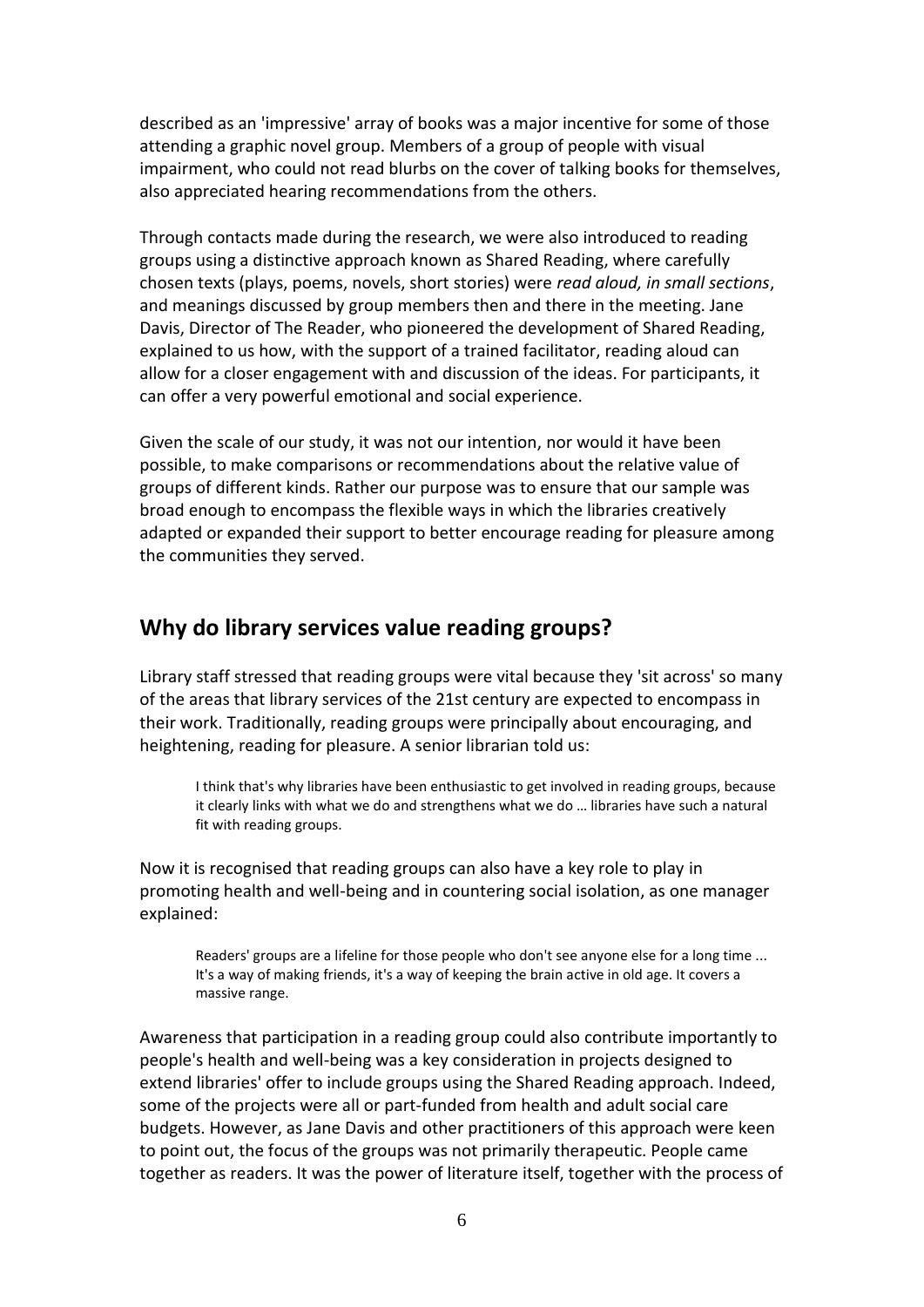engaging with good literature as a member of a supportive group, that brought about the feelings of increased well-being frequently noted by members and facilitators alike. As Jane Davis said:

Everybody who experiences it says that you have a different kind of experience for the time that it is happening … it's like a meditation … or a retreat, and I think that's good for people. That's why it's worked.

In all groups we interviewed, coming together as readers meant that people, whatever their backgrounds and personal situations, could participate on an equal footing; they could set aside ascribed roles and responsibilities and, for a time at least, 'come away from the world'. A librarian who initiated a reading group in a men's prison noted how important that could be for the people who came to her group:

I think they appreciated just being a human being instead of being told to do this... Being asked 'what do you think?' - that's quite a lot to cope with if nobody's ever asked you that before.

There was unanimous agreement that participation in a reading group heightens the pleasures of reading, as well as providing the foundation for many other non-literary benefits. One person spoke for many when she said:

Reading can be very solitary... If you want to open up your experience wider than that, to make reading something different, then a ... group like this, especially if you've got a focus, is really wonderful.

There were many ways in which people said that their reading experience had been enriched by taking part in a reading group. It had, for example:

- Increased their enjoyment
- Challenged their understanding
- Made them think more deeply about reading
- Opened up their experience
- Widened their perspectives by hearing others' views
- Enriched and broadened their reading choices
- Increased their willingness to persevere in reading a challenging text
- Provided further insight into people's motives.

Group members also mentioned many additional ways in which they felt they had benefited individually from participation in the group. One person who had recently moved into the area came to the reading group as a way of making contacts and friends. For another, it was a way of getting out of the house and 'keeping in touch with what was going on'. One person felt more confident to speak and express her thoughts than before. Another noted that group meetings brought about a lift in her mood. One had been inspired by membership of the reading group to join a creative writers' group. For another, coming to the group was something to look forward to, 'the highlight of my week'. More generally people appreciated that through the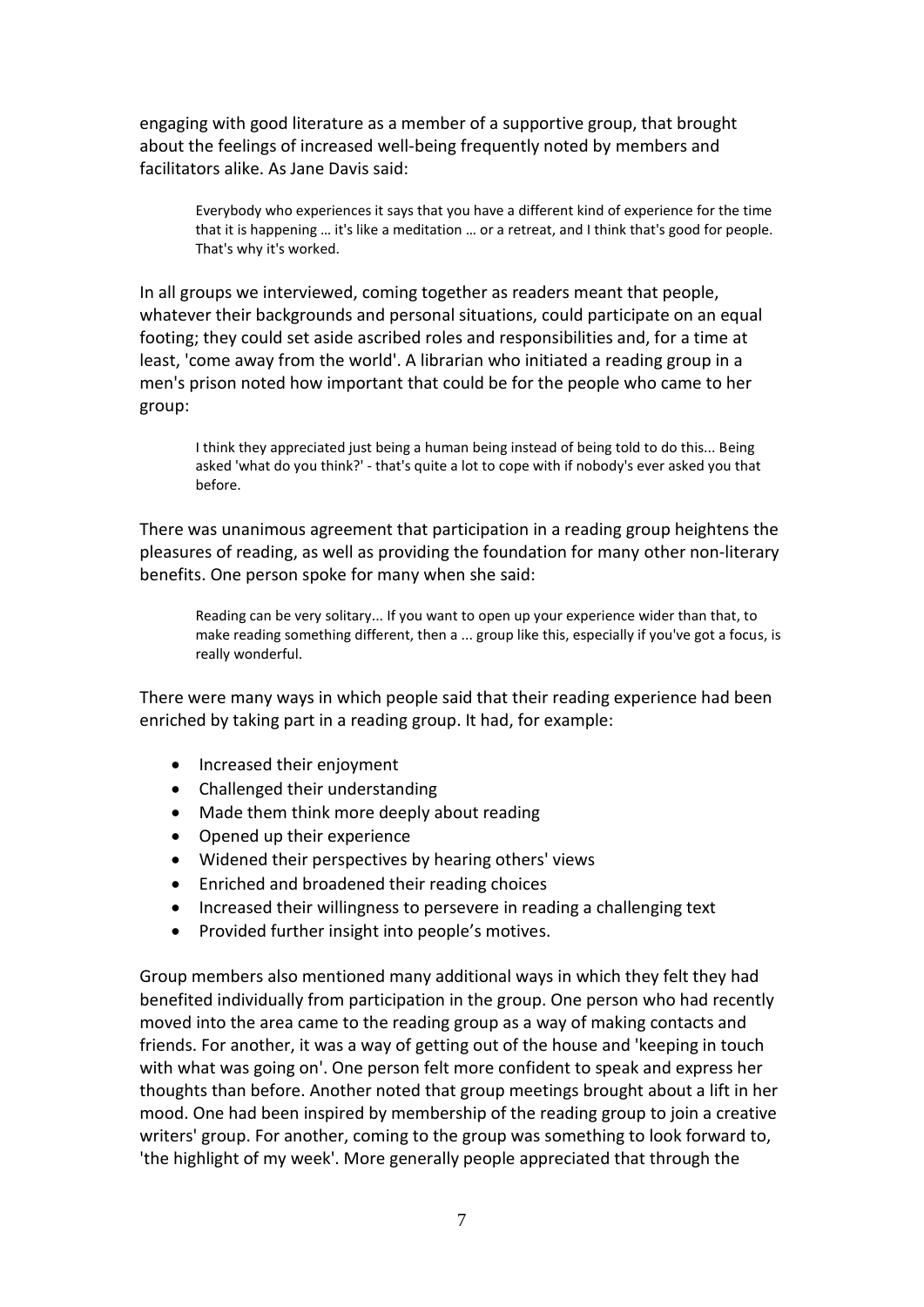group they came into contact with a wider range of people than they would otherwise have met during the normal course of their lives.

It was clear, however, that all these benefits were integrally bound up with the collective experience. Members appreciated being valued and listened to, feeling a sense of belonging. Knowledge and understandings were created by people *together*, as they shared their ideas and made links with their own experience. The camaraderie, mutual support and community feeling that were so frequently mentioned by participants as reasons for coming and continuing to come to group meetings were created by, and in turn enabled, the group's activities.

# **What library services do to support reading groups**

So what was going on, in the library services that we visited, to foster these positive group experiences and to realise the benefits for members individually and collectively that reading groups can provide?

# **Strategic planning**

In some cases, libraries' planning for reading groups had a place as part of a formal strategic framework designed to promote and widen access to reading for pleasure. For example, in one metropolitan borough, a Fairness Commission had been set up a few years back to address the disparity between the wealthiest and socially deprived sections of the population within the borough. Reading was identified, alongside health, housing and child poverty, as being crucial in developing people's life chances. A short policy document was written, setting out objectives and a steering group set up, headed by the library, to guide the development of the strategy. The senior librarian explained:

And so this basically is the umbrella for everything that we do around reader development, it all feeds into this strategy. And so when we are doing a project, I have to look at it and say 'Is it going to help us to deliver our reading strategy?' Which is great actually because it gives a focus to what we do and sets the priorities.

His role in supporting the development of reading groups was expanding, he told us, as new areas of work opened up within the overall strategy. For example, he had recently been involved in many conversations with members of staff working in one of the Council services about how to set up book swaps and run a successful reading group. The hope and expectation was that, once book swaps and reading groups were established, staff would be inspired to consider how they might foster reading for pleasure as part of their work with clients. Another area for development currently under consideration was the appointment of a Reader in Residence who would train and support library staff in creating Shared Reading groups, particularly in care homes with the needs of people with dementia in mind.

So work supporting reading groups is expanding or there are opportunities to expand through [the strategy] and that's what we want to do. And that will have implications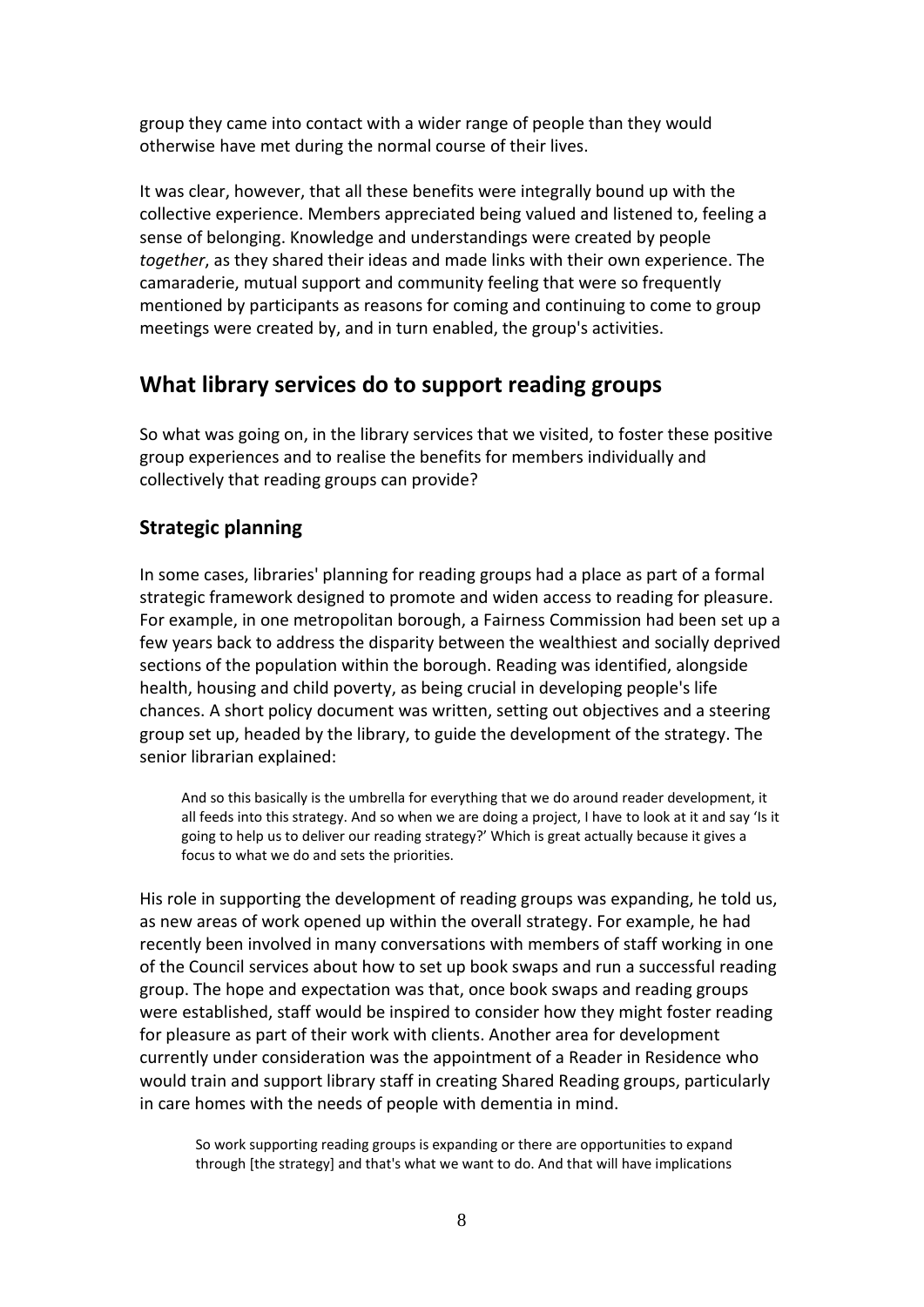probably for my time. But it is an important development which the Council wants delivered. It remains a priority.

The relationship between senior managers and strategic decision makers can be pivotal in deciding how money is allocated at a strategic level and thus whether reading groups can remain part of the library service's offer. An Area Services Manager (but with a county-wide brief for reading groups) explains how she managed to secure funding to introduce Shared Reading groups across her local authority.

…we had a meeting with the Director of Public Health and our Councillor lead for health. He used to lead on libraries and is a great supporter of libraries. I think he saw this as something he could do that was good for libraries as well as good for health.

Another Library Services Manager who has also been closely involved for a number of years in the development of Shared Reading groups, stressed that, in spite of financial pressures, these groups will continue to have an important place in her Service strategy:

We think they're vital really ... and we will do all we can to protect them. It's something we are committed to in our strategy and it will continue as long as I'm there and will continue to put as a high priority*.*

#### **Day-to-day management**

The practical and everyday organisation of reading groups involved close cooperation between colleagues based in central and local libraries. Under recent reorganisations roles have widened but generally encompass Reader Development and the Universal Reading Offer, while in two services library managers were seen as responsible for developing cultural activities within their local communities. Here is an assistant librarian explaining how his role fits into the overall organisational structure of his library service:

I'm what's known as an Assistant Communities Librarian …I report to a Communities Librarian and it's up to the Communities Librarian to plan what we do for the year. We do that together but the Communities Librarian comes up with the main idea and then it's up to me to deliver it.

The practical tasks involved in supporting reading groups include:

- Ensuring that each group has a facilitator
- Providing free and welcoming venues where groups can meet which are accessible to all
- Making books and other reading materials available
- Attending to group and individual needs through providing support, advice and training.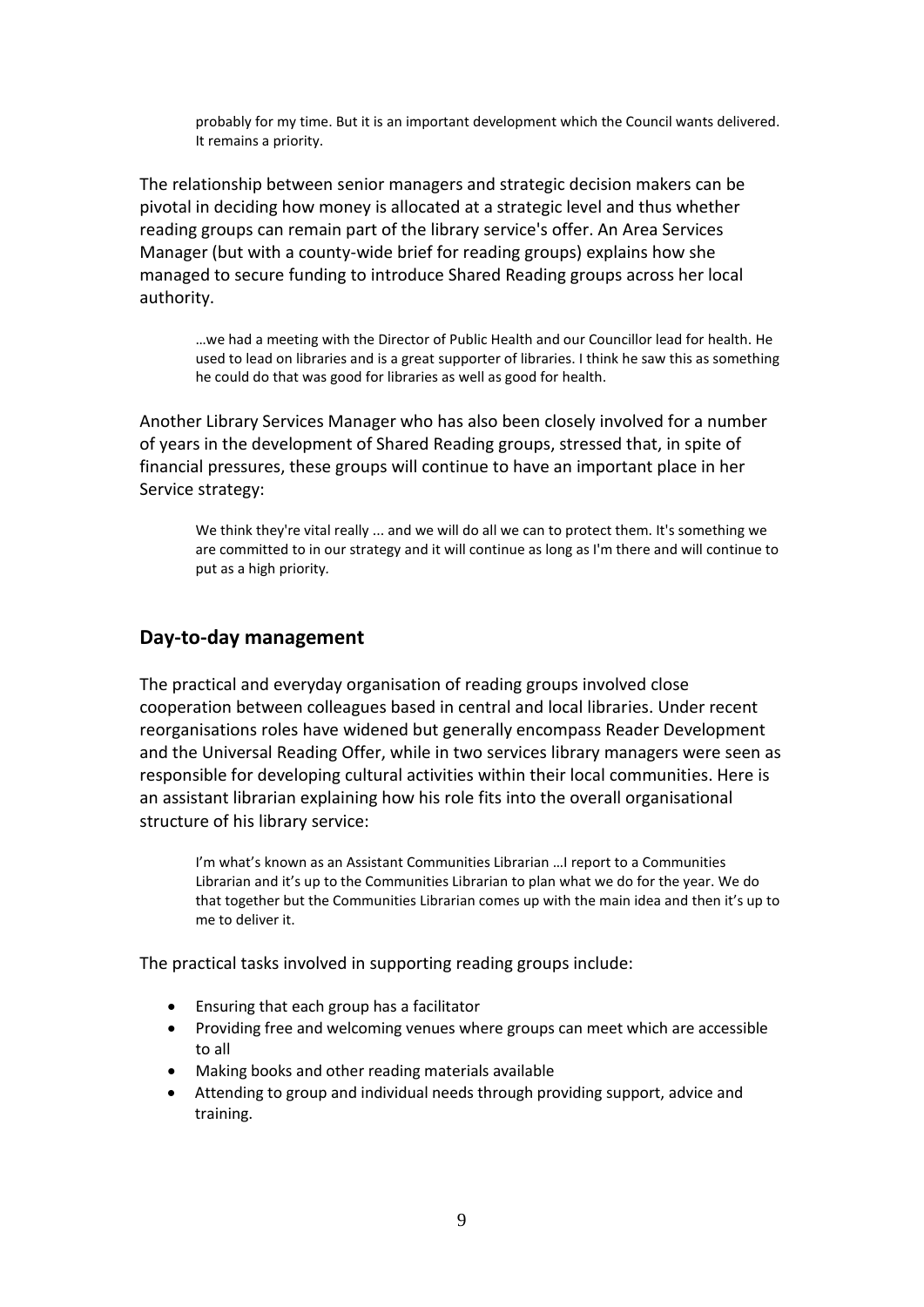# *Staffing*

Staffing the reading groups was usually reliant on facilitators who were either qualified librarians or library assistants. In some groups, the role was taken on by a volunteer or volunteers, and in two of the services we visited there were groups where a group member had taken over as facilitator. When groups included people with mental health problems or those with dementia it was felt that the involvement of a librarian or trained volunteer was desirable. In the case of Shared Reading groups, the presence of a facilitator trained through the Read to Lead programme provided by The Reader was always required. A senior librarian explained how staffing had changed over the years. Initially, it was librarians who led the Shared Reading groups. This had resource implications since, to be able to do so, they needed time off from their other duties, not just to support the group but also to undergo specific training because:

…it was a new way of working in libraries. Libraries weren't just issuing, discharging, recommending books, but were actually working with the book and the person…

Gradually, as the number of librarians reduced, library assistants came forward expressing interest in leading groups. Involving a wider field of facilitators proved to be 'a great equaliser':

Some of our most successful groups are run by people who are not qualified librarians although we also have qualified librarians very much in support.

More recently the use of volunteers in facilitation particularly in the case of Shared Reading groups has become an important development but, as a senior librarian pointed out, this development is not without its challenges. She described some of the dilemmas she faced as she attempted to bring more volunteers on board: how to reach and recruit the right people for the job in the first instance, the organisation of training and ongoing support, as well as coping with turnover. She also pointed out the importance of making sure that library colleagues were kept up to date with developments and were comfortable with the way the Shared Reading work was being managed:

…one of the things that I was conscious of from the outset was making sure that library staff understood what the groups were about, were comfortable with the volunteers, were supporting their volunteers and making sure that it was facilitated as well as possible.

#### *Venues*

Most of the groups we encountered met in their local libraries, either in the main body of the library or in a separate room. The former approach allowed other library users to see the groups at work which might encourage them to join. On the other hand some felt using a separate room provided a quieter and more intimate atmosphere that encouraged members to participate in discussions. Libraries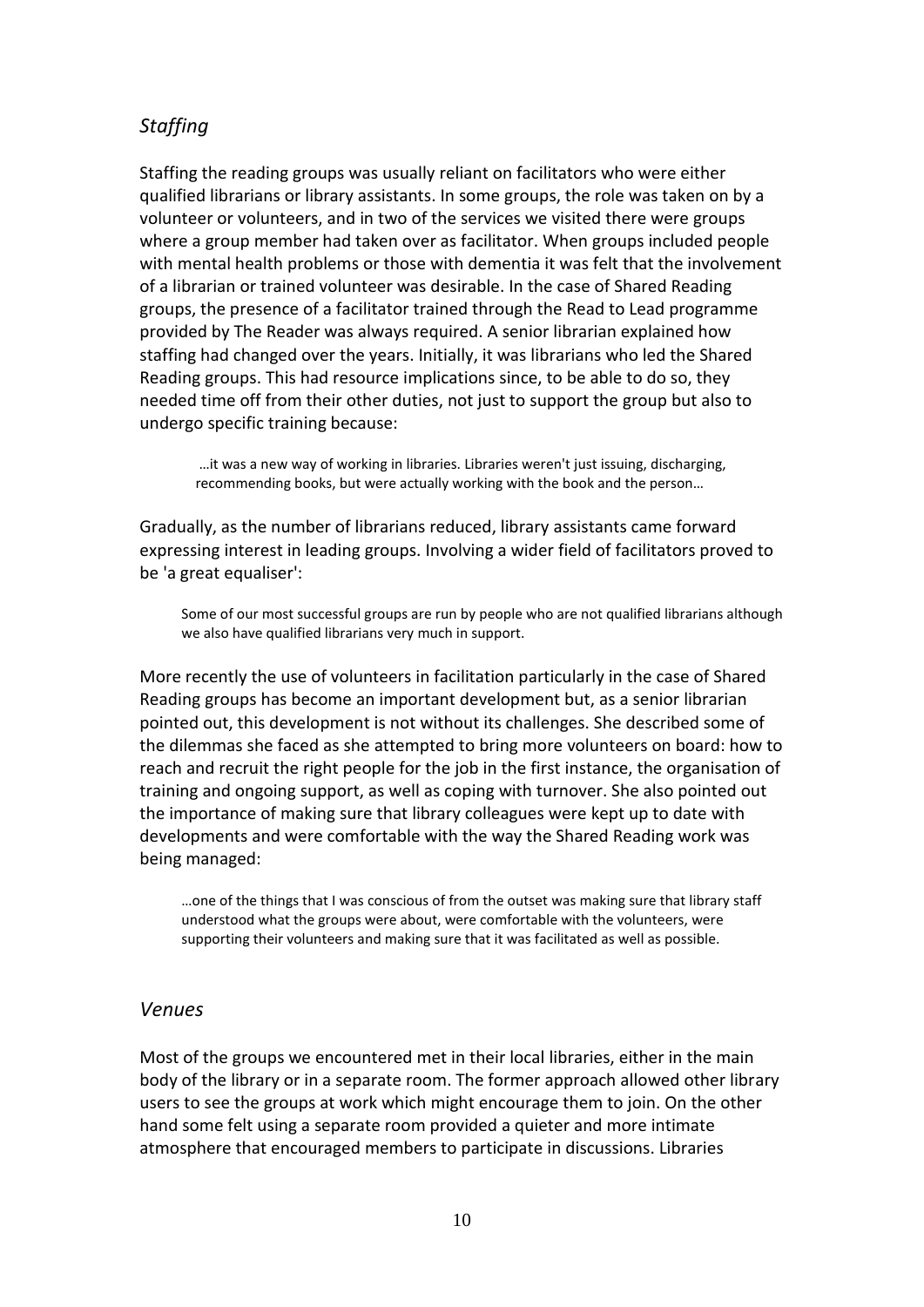generally provided free accommodation for reading group meetings, although in one instance a charge was levied by a library service run by a social enterprise company.

# *Access to books and reading material*

The library services we visited supported their reading groups by making available multiple copies of the same book on request. This was organised in different ways. One service we spoke to ordered books for specific use by reading groups while others, often due to budgetary constraints, disseminated the books within the system and then recalled them when requested by reading groups. Some group members found this constraining as they could only choose books from within the current catalogue and sufficient copies were not always available. Limits to book numbers also prevented groups from expanding their membership.

The impact of technology on reading groups in our study was limited but it was an issue referred to by a number of readers and facilitators. On the whole there was a reluctance among group members to move away from the printed word. Concerns were expressed regarding the logistical problems in moving wholesale to eBooks, since licences limiting the number of copies that can be released at any one time could militate against reading groups. A group of older visually impaired readers who currently relied on Talking Books were apprehensive about the future, afraid that without possession of more advanced technology they would no longer have access to published works.

For those facilitators of Shared Reading groups who had undergone the training, The Reader provided anthologies of reading material as well as access to an online hub containing further ideas. These include themed suggestions of short stories and poems and were greatly valued by facilitators:

I like it because I think that those things have been specially chosen. I've enjoyed everything that I've read in there, and the fact that it comes with a poem that automatically goes with it is great...

Reading group discussions sometimes inspired individuals to want to do further reading. A senior librarian described how her service supported this:

We have just spent quite a lot of money buying poetry anthologies ... so that if a reader having come to the group and really enjoyed it, wants to read the book that the extract came from or wants to read other short stories by the writer of that short story they have listened to, they can then borrow it from the library... We have also bought some of the anthologies for the volunteers to use so that they have access to them as well as to the online material.

# *Advice and support*

The experience of reading group members was enriched by the collective knowledge of professional librarians as well as the input provided by individual facilitators. For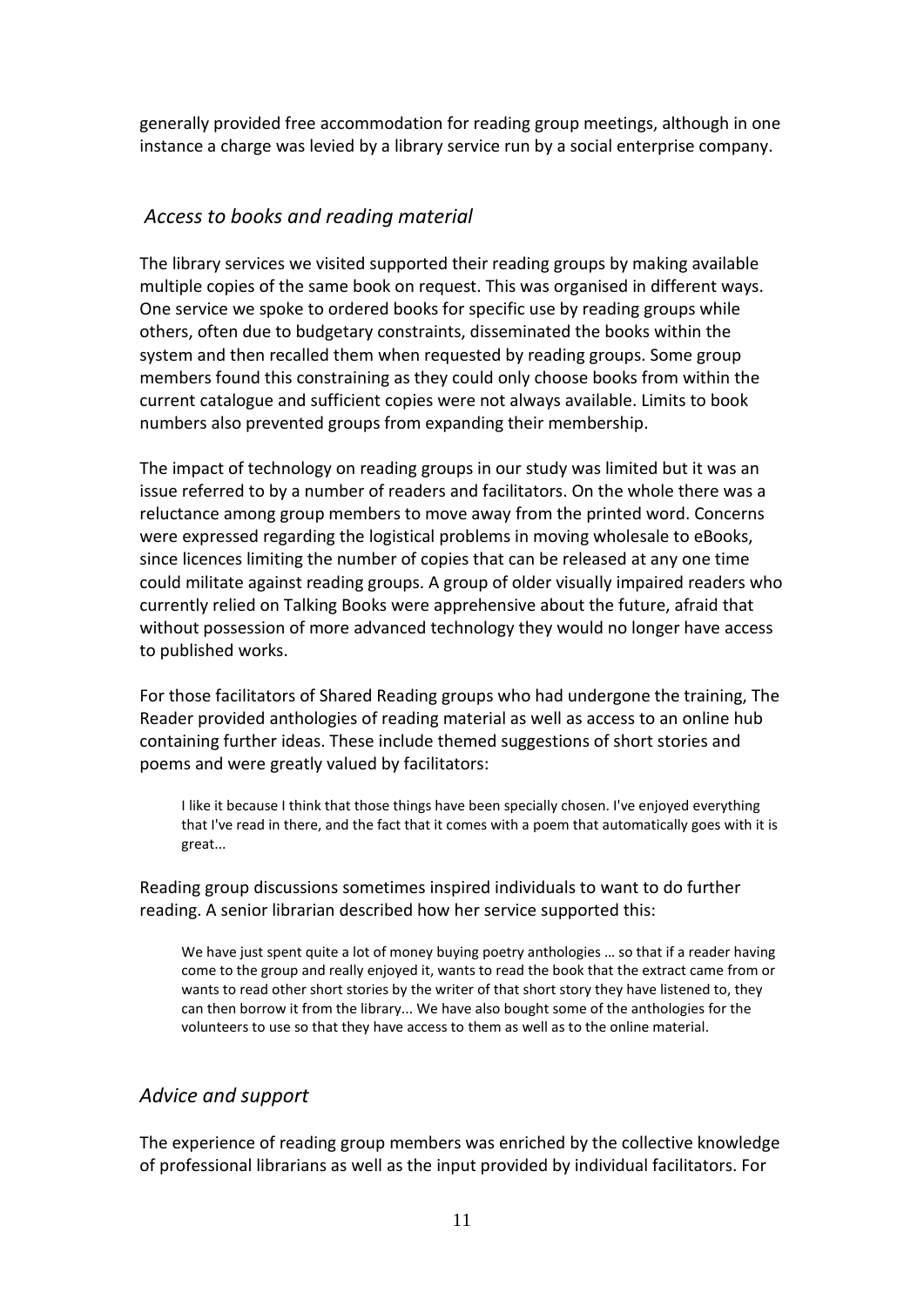instance one volunteer facilitator relied on her local librarian to make recommendations of titles the group might read. Another facilitator received suggestions from colleagues about community activities and local speakers to invite when the group was pursuing a particular theme such as local history. In the following example the collective resources of the whole community combined to provide a rich and worthwhile experience for the reading group.

…we're working with a curator who specialises in Women in World War 1… Another librarian said you should look at this so we did and I ordered in *Half the Human Race* by Anthony Quinn which is about suffragettes, WW1, cricket, loads of stuff… and she was able to tie it with propaganda and posters and things like that.

# *Training*

We found that approaches to training facilitators varied between services. For instance working together with adult community learning, one library service offered training based on the Reading Champions model developed by the National Institute of Adult Continuing Education (NIACE) designed to promote reading in council-run workplaces. Aimed at both staff and their clientele, the purpose of the programme is to promote reading and to give more people the skills to talk about reading. A senior staff member explained:

Because we acknowledge that with a council staff of something like 2000, that's 2000 people who could be promoting reading to residents in places that we just won't get to: housing estates, and care homes and children's centres, nurseries.

Some services have developed online reading group toolkits designed to support librarians as well as members facilitating their own reading groups. These toolkits provide useful information including hints and tips on how to run a reading group, manage group dynamics and encourage discussion.

Most formal training programmes were linked to the Shared Reading initiative, as noted earlier*.* To learn the skills of enabling group discussion, people attended the Read to Lead programme for three days (sometimes more). They took part in Shared Reading sessions with different facilitators and eventually took over the facilitator's role themselves, receiving feedback and further advice. Volunteers who underwent the training spoke warmly of their experience:

I thought it was just fabulous. Very thorough, very professional and very enjoyable.

You picked up a lot from seeing how other people did it, and how skilful it is.

I really learned a lot about what it meant to read with people and to bring them into a group.

Some facilitators felt the need for training on specific aspects of their role. For instance an assistant librarian who ran a Shared Reading group for people with dementia and who had completed the Read to Lead training had also attended a course on dementia to increase her understanding of the condition.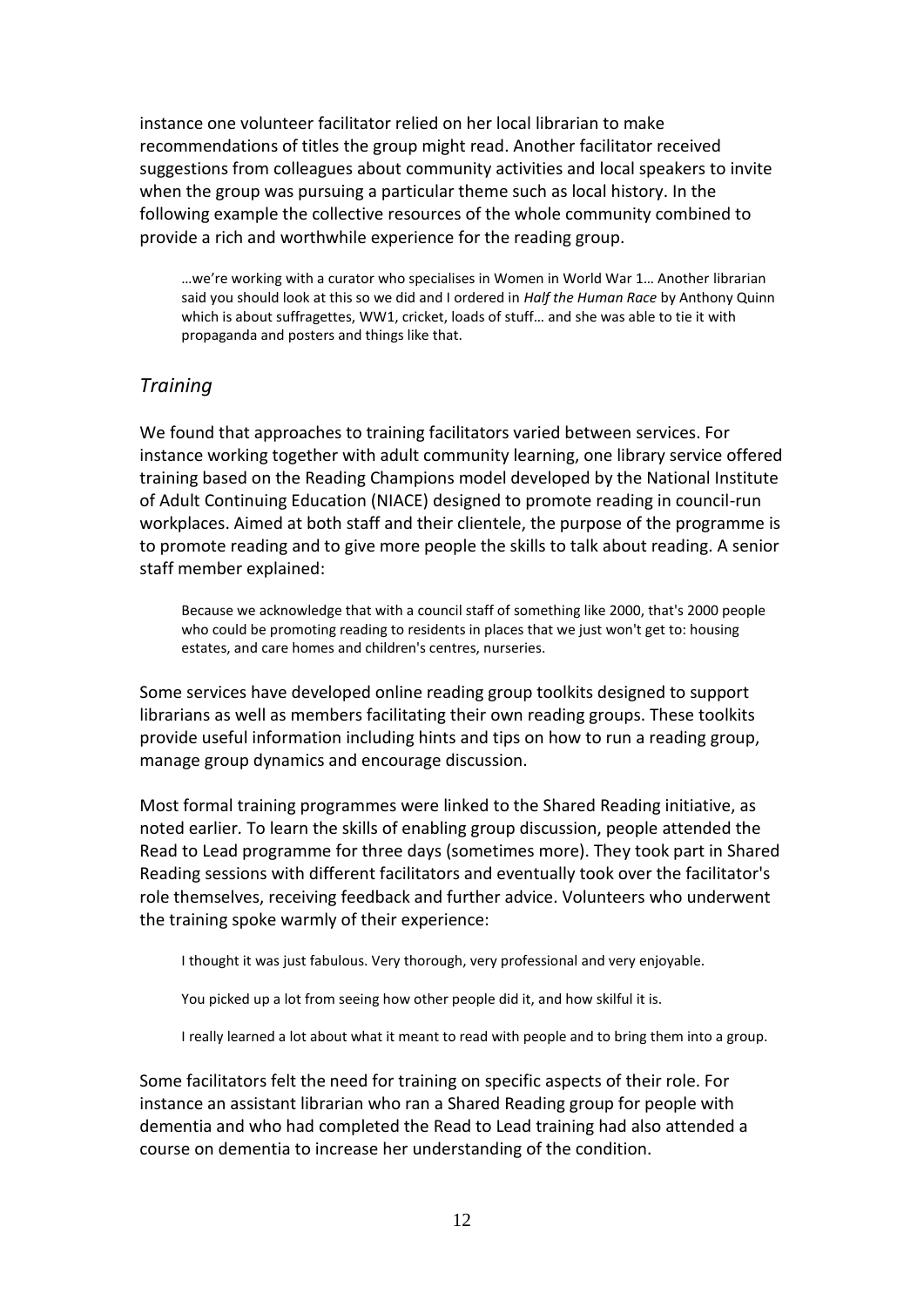A senior librarian emphasised the importance of providing ongoing support for volunteers through conducting observation and feedback of reading group sessions as well as having opportunities for reflection. She noted too the skills required in giving feedback to volunteers in ways that made them feel valued but at the same time ensured that they were working in ways that met the standards of the library service. As she explained:

Being reminded about what we're trying to deliver, and how, is really good for the volunteers. And bringing the volunteers together on a regular basis acts as a great deal of support for them, their practice as practitioners.

#### **The facilitator's role**

While libraries' work at the level of organisation and planning makes an important contribution to the success of reading groups, perhaps most crucial of all is the faceto-face role of the facilitator in building positive group feeling and fostering the participation of everybody within the group.

We talked with facilitators who supported groups of different sizes, and whose members came with a range of reading experience and expectations. Some facilitators were trained librarians or working as library assistants, and some were volunteers. While they themselves were often modest about the significance of their own contribution, members were whole-hearted in their recognition of the key role that the facilitator plays:

The facilitator is all-important. [Our facilitator] ticks all the boxes. Seriously, she has a passion for reading which is very encouraging.

We identified four aspects of the facilitator's role which together helped to create the conditions for reading groups to thrive.

#### *Creating a supportive ethos*

One facilitator linked his role in the group to the inclusive aims of the library service generally:

It's really important that everything we do in public libraries ... is very focussed on social inclusion and well-being: it's giving people a chance to be in a safe place, to be heard, be respected.

Collectively, there was agreement that a vital aspect of their role was to create an atmosphere of trust in which everyone felt free to express their views and opinions:

So I think it's trust between group members, enabling each other to have a say – it's very non-judgemental. Nice atmosphere. I think that's the key.

To help establish this atmosphere, it was important for the facilitator to be warm and welcoming and to get to know individual members, since people joining an open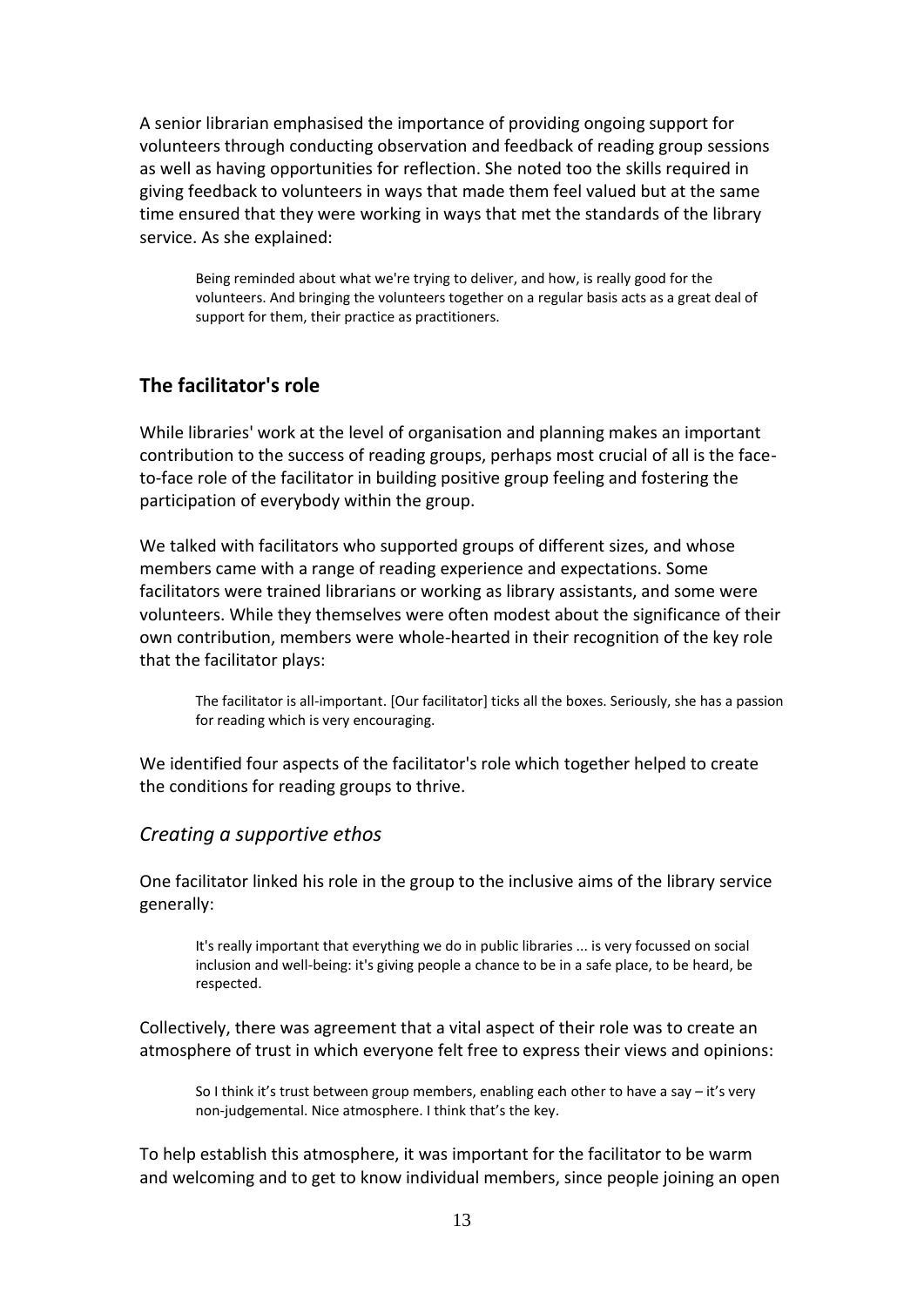reading group usually did not know each other. People needed to know that they were valued as individuals, that their needs and interests were being taken into consideration, that their contribution counted. Most important in creating a supportive atmosphere was the skill and sensitivity with which the facilitator guided the discussion.

#### *Enabling group discussion*

The facilitators we spoke to enacted their role in supporting group discussion in many different ways, bearing in mind the nature of the group, the needs and wishes of the members, their own interpretation of the role and competing pressures on their time.

One volunteer facilitator explained how she and the group negotiated together a way of working that they felt comfortable with:

I inherited a definition of how a group should be run, but we just decided to go our own way ... I passed it round and we decided we didn't want to be as formal as that.

Others concentrated on making sure that participants were introduced to a range of reading material that they might not otherwise pick up, and that they had the opportunity to hear and discuss the recommendations of other group members.

One facilitator described his role as follows:

... I just come up with prompts really. I always read out a synopsis of the book at the beginning and then if anyone pipes up after that they just start talking. And then I have four or five prompts, just general questions... Their favourite bit that I bring to the meeting is…some reviews, a good one and a bad one.

An experienced facilitator of a Shared Reading group drew attention to a powerful metaphor used in the Read to Lead training to explain the dual perspective required of the person who leads the group:

We talk a lot about the fish and the cat... You've got to be the fish in the bowl, enjoying the group, swimming along, really happy. But you've also got to be the cat, looking at the group as a whole, seeing what's going on and trying to work out the mechanics.

A senior librarian also trained in Shared Reading expanded upon some of the expectations and challenges for the facilitator in enabling the discussion in a Shared Reading group:

The important thing is that … the reading is done in stages… You choose points to stop and discuss. But preparation is important because you have to have chosen points to stop and prompts to help the group to explore what you have read. One of the most important parts about it is not being directive, not leading the discussion so that it means that your opinions are dictating the discussion. And I think that is one of the things that we have all found the hardest: how to encourage the group to start talking without you saying what you think.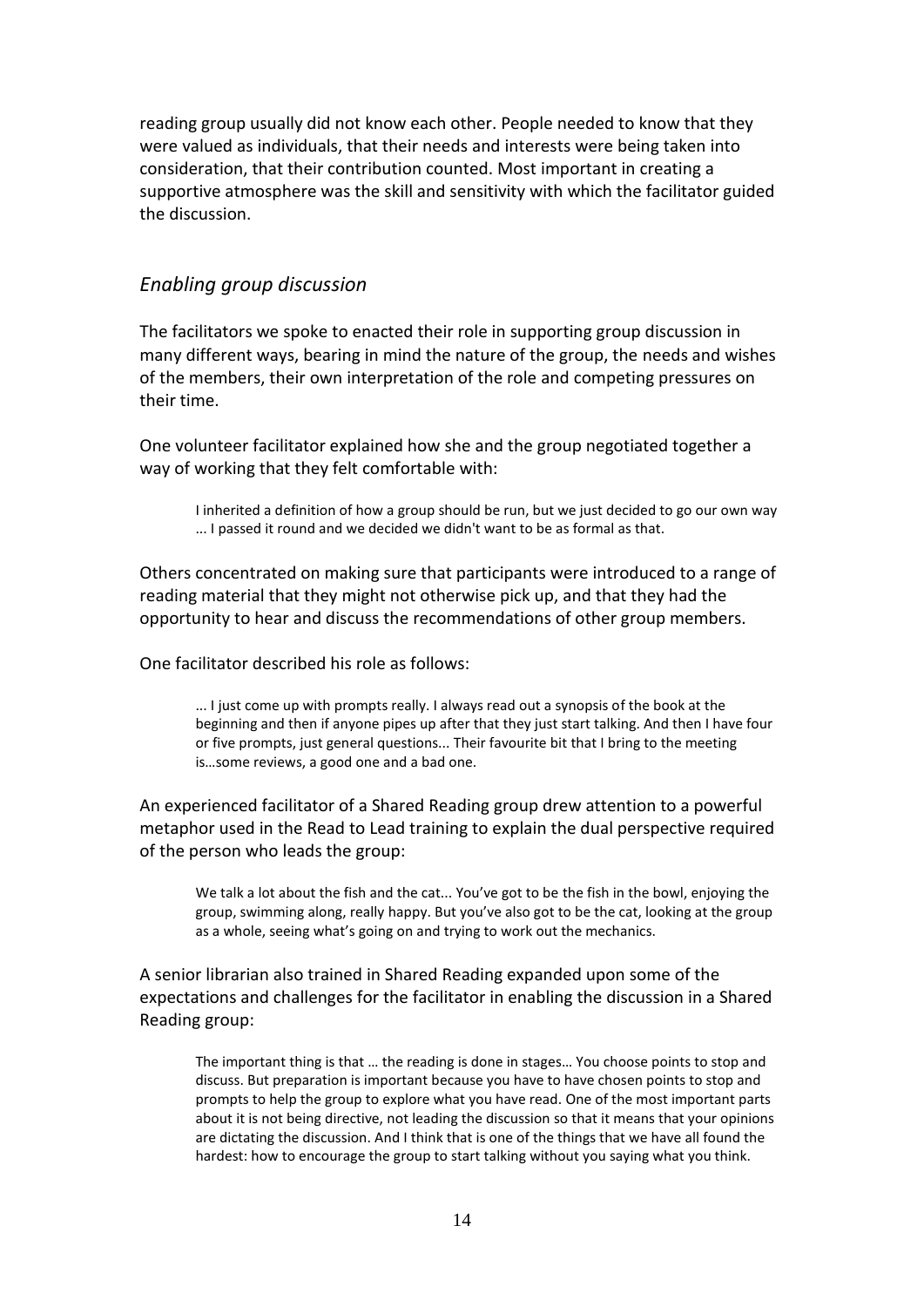Whatever the approach adopted, there was general agreement that the facilitator needs to be sensitive to group dynamics, with a good sense of timing, and to know when to participate, or even intervene, and when to allow the meeting to develop organically.

[Our facilitator] does a really good job encouraging people to speak or feel free, but she generally keeps her hand on the tiller.

Facilitators also emphasised the importance of knowing and understanding the individuals in the group in order to manage boundaries within the discussions. Particularly in groups such as those in hospitals, care homes or prisons, the facilitator needed to understand and manage different experiences, challenges, cultures and expectations. A librarian who started a prison reading group acknowledged that she had to lead the group:

…quite a bit at the beginning, because nobody had had any experience before. So we made it quite simple… I did have to guide it quite a lot.

Occasionally during the meeting the reading material could open up difficult issues for group members. In such cases the facilitator needed to establish limits to the discussion, avoiding areas which might become too personal or difficult to handle in a group setting.

... It really opened up a lot of things, and I had to pull back there because I'm not trained to deal with those kinds of things. You have to be careful and bring it back.

#### *Influencing the selection of reading material*

As well as creating a warm, supportive atmosphere and enabling the group discussion, facilitators also played an important part in helping to choose the reading material (novels, short stories, plays or poetry) for the group to focus on. In the case of all groups the reading material needed to be something good enough to capture attention and stimulate discussion, and to be suitable subject matter for the members. For this task, facilitators combined knowledge of literature with their understanding of the interests and preferences of the group. Using these sources of inspiration, they were often able to suggest reading material that would not just generate good discussion but also extend the experience of the group. For example, one facilitator explained:

I look over what they've read already. Like *Brighton Rock* – they said they'd like crime but they'd like to read something a bit more literary, something like an established author, that's how that came about.

Members were impressed by and appreciative of the knowledge and enthusiasm of their facilitator, often mentioned as important for their motivation: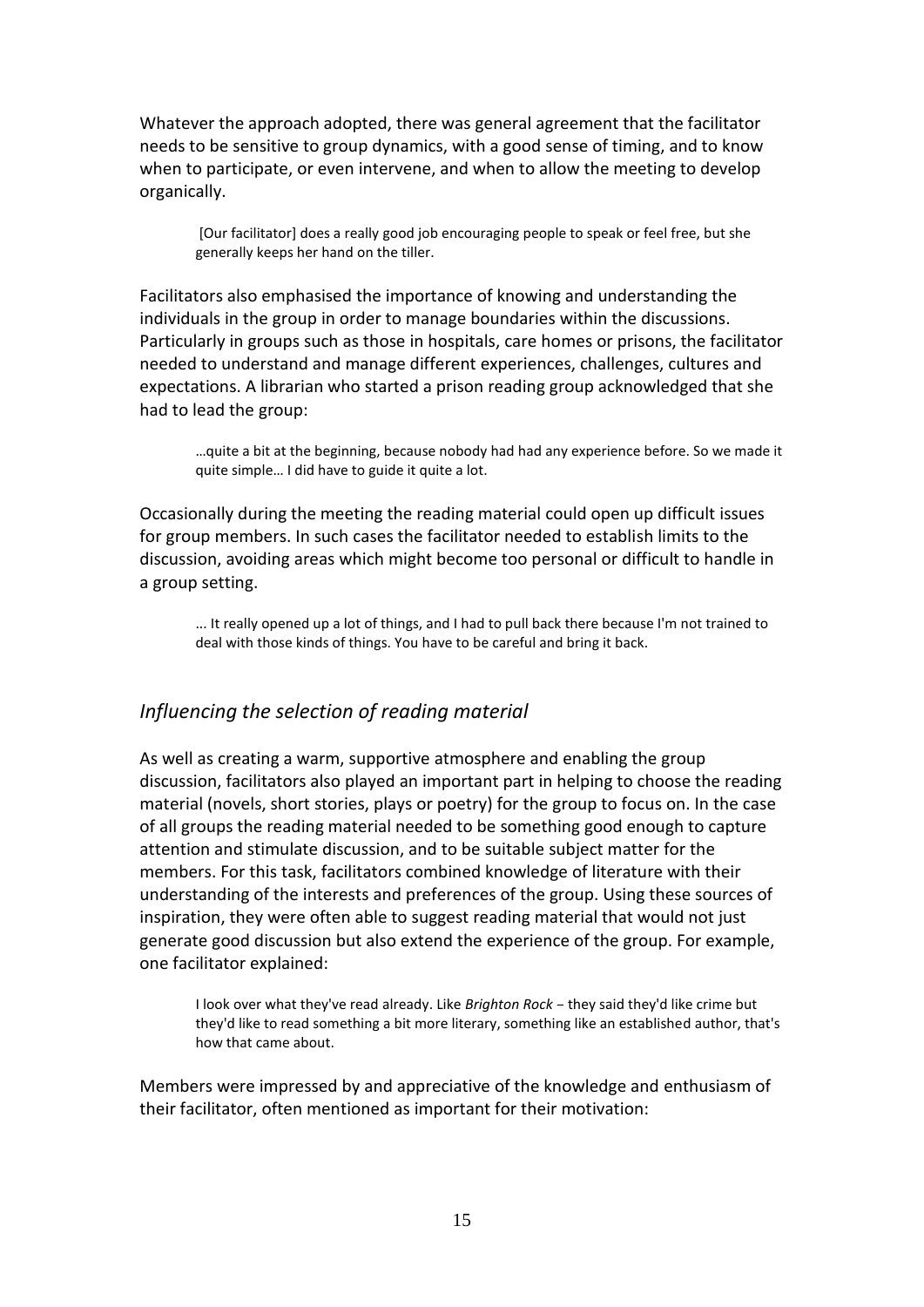I told him that I like Superman comics and when I came for the first meeting, he'd found me lots of Superman comics I had never seen! So I thought Wow this guy [the librarian] takes things very seriously, he cares about what you like, and then it went on from there.

People who had previously avoided poetry, often because they found it difficult, had begun to develop a renewed interest as a result of discussing poems in their groups. Together, they discovered poetry's capacity to engage emotions and trigger reminiscences. In Shared Reading groups, for example, a poem which linked in some way to the other reading material (usually a novel or short story) was typically included in the reading experience. One group member said:

Previously I would never have read poetry. I found this poem very moving because I have had [a similar experience]. Having read and discussed the poem, I do understand it.

# *Attending to practical matters*

The facilitator's attention to seemingly minor details was also important to the success of the groups. There were some practical tasks that needed to be thought about and acted upon prior to and subsequent to meetings. For instance, once decisions about reading material had been made, books needed to be ordered, and in some cases requests made for them to be purchased by the service.

Before the meeting the room needed to be organised. Often refreshments were provided, and this could be difficult if the facilitator was working alone. Any specific access issues for group members needed to be anticipated and addressed.

Just little things like how the room is set up, how it's risk assessed, putting down drinks and telling them where the handle is, and just things that you don't perhaps think about with people who are sighted.

Facilitators also kept in touch with group members by email, notifying them of the dates of future group meetings as well as alerting them to library and other local events.

# *Challenges for facilitators*

The complexity of the role of facilitator was without doubt the main challenge. As one experienced facilitator said:

… It's tougher than you think to facilitate a group, and not everyone can do that... If someone is engaged in the literature, and has that background to be able to source the quality material needed, they also need to be the right kind of character to form the group … and then to step back.

Some facilitators welcomed the opportunity of working with a colleague, not just for practical reasons, for example to cut down on preparation time, but because it was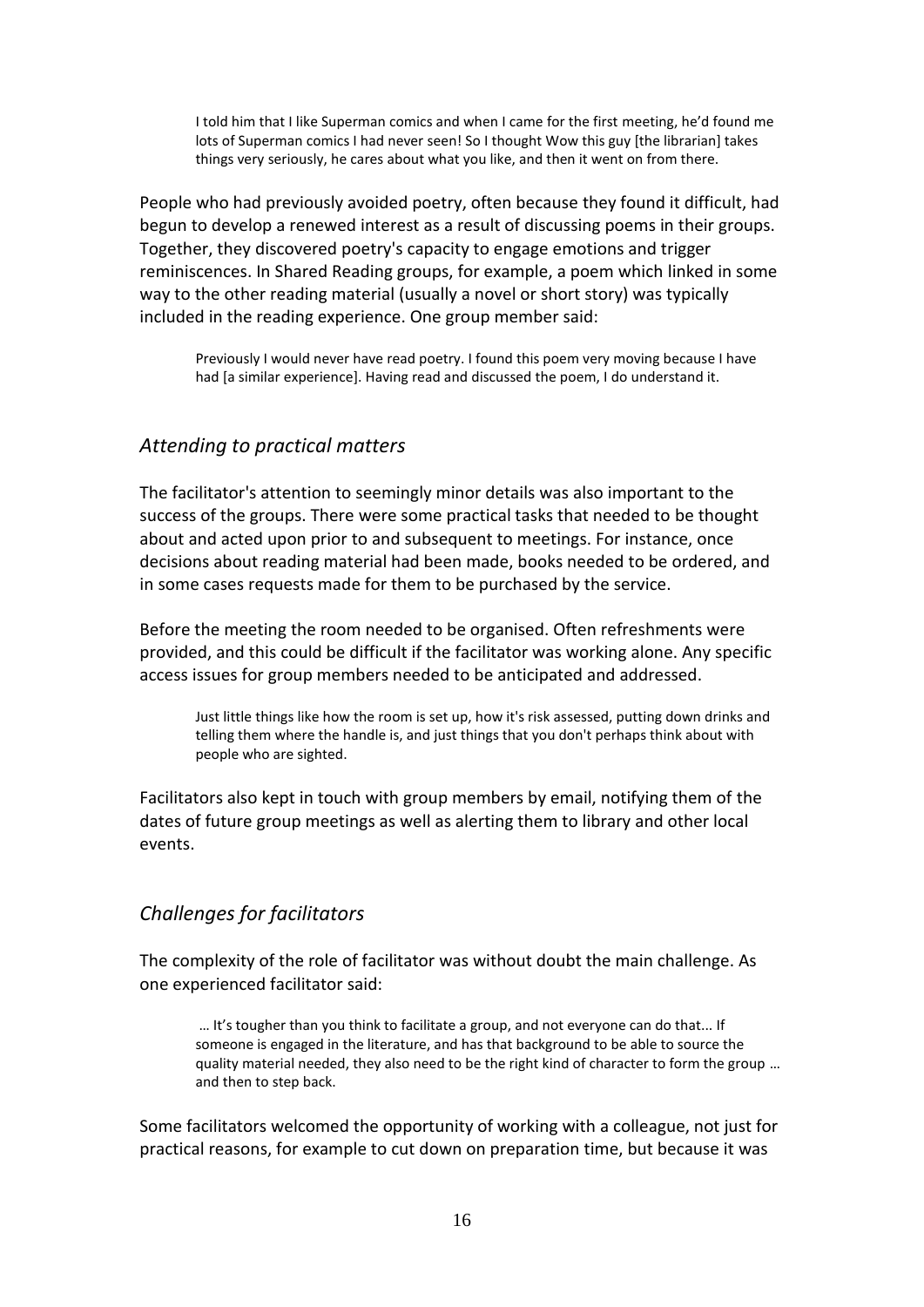good to observe how other people work, and to discuss issues arising in the management of the group.

Other challenges generally related to the supply of reading material. Whether the library stored and supplied sets for groups or relied on gathering from the branch collections, facilitators cited problems such as shortage of books, sourcing suitable material, and obtaining out-of-print books no longer held in the library catalogue.

Sourcing books could be time-consuming:

[If] I have a title in mind and there aren't sufficient copies in the library or they are Quick Choice, which I can't always reserve, and I try to be more diverse... it can be quite frustrating. I can spend an hour and a half just trying to find a book with enough copies. But if the library has got cutbacks, it has got cutbacks.

Finding suitable reading material for Shared Reading groups also took time. Although The Reader anthologies *A Little Aloud* provided useful suggestions, one volunteer told us:

…I'm trying to find things that aren't in *A Little Aloud*, to widen and deepen the pool, but it's hard. I have read three books of short stories and got two out of them, stories that don't have explicit sex in them! Or just not a very good story.

The size of a group could bring its own difficulties for the facilitator.

[When I started] the group wasn't as big then as it is now. It was probably six or seven, eight at the most. A bigger group is more challenging because you've got more input, haven't you?

Library staff also had to cope with competing time pressures. Facilitators were often working elsewhere in the library, not just on traditional librarian duties but also running other groups, for example toddlers', English language or writing groups.

Sometimes I have to let them do their own thing while I go and do something, because there aren't enough staff and sometimes I'm in charge of the library, so I can't just sit and chat.

#### *Why facilitators value their role*

These challenges were more than outweighed, however, by the rewards of the role. There was an overwhelming sense that facilitators relished the pleasure of passing on their love of reading. They enjoyed using their skills to help members develop wider tastes and experiences.

Some members have said to me that they just wouldn't know how to schedule their reading either, the fact that I'm sort of directing them. So they might read [the book we've chosen] this month and that might influence their choices in their own time.

Facilitating a reading group and engaging with people at first hand around their reading was a very positive experience, enabling library staff to stay optimistic in difficult times. As one senior librarian reflected: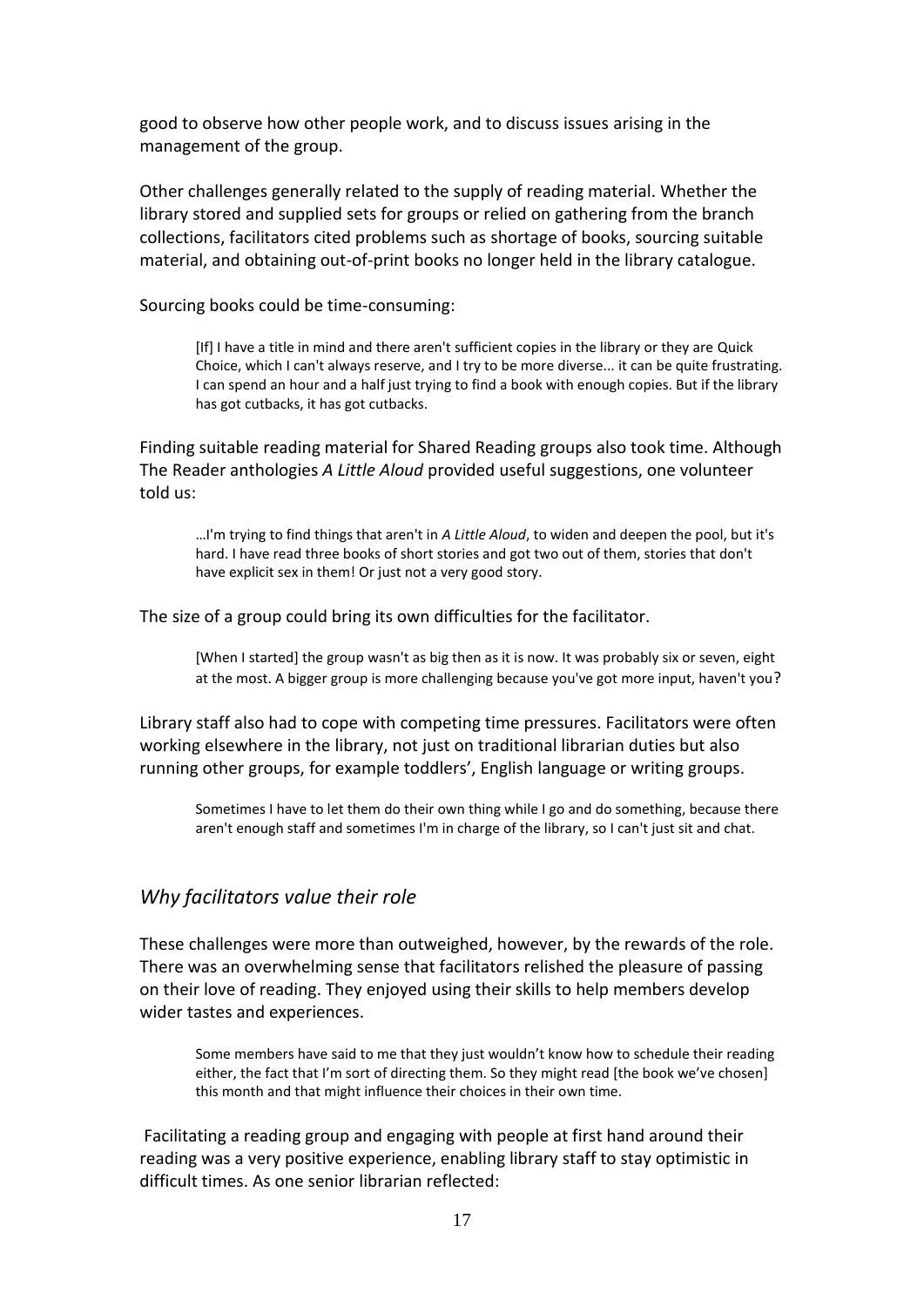… It's been such a tough time for our services, seeing them contracting so rapidly, that for me this [Shared Reading groups] has been something that has been so positive in contrast to what else is happening. Because it has been something that we have been able to develop that has been really positive and constructive.

Facilitating had become an important part of the lives of some of those who took on this role as volunteers, especially if retired.

Having finished working for the library service, I was still interested in the pleasure that reading can bring to other people... So this was an opportunity to get involved in volunteering, read aloud and fall in love with books all over again.

Others expressed awareness of their contribution to the community, both in the sense of creating an effective group within the library that brings such satisfaction to the group members, and also in the broader sense of making the surrounding community a better place to live.

Very often when people come to me on the counter, for instance, expressing interest in coming to the group, I say, if you don't finish the book come anyway, even if you don't pick it up, or you don't like it. Yes, come and have a chat and see – maybe no one else liked it either. Be included. Be part of something.

Overall, the facilitators we spoke to appeared to have a clear understanding of the value of their work. As well as feeling a sense of responsibility they considered it a source of great satisfaction.

It became very clear to me in the groups that I run, in various places, that people were coming through a need, and the way the group was run was actually helping that need.

The facilitator's role was certainly demanding, but it was also thoroughly worth the effort because, as one librarian put it:

... If it's done right it does fulfil a basic human need which is interaction and being heard.

#### **Reaching Out**

So far we have explored in some detail what the library services we visited were doing to support and foster their existing reading groups. However, managers were also thinking imaginatively about how to engage members of their local communities who did not use libraries and who did not usually read for pleasure. Services were working hard to extend their reach within the communities they served. One manager explained why outreach work is important if more people are to be engaged in reading for pleasure:

I think it's not one of those things you can just sit in a library or a school and really deliver everything. If you're passionate about engagement, I think the days of 'you come to us' are gone. I think we have to go out to them.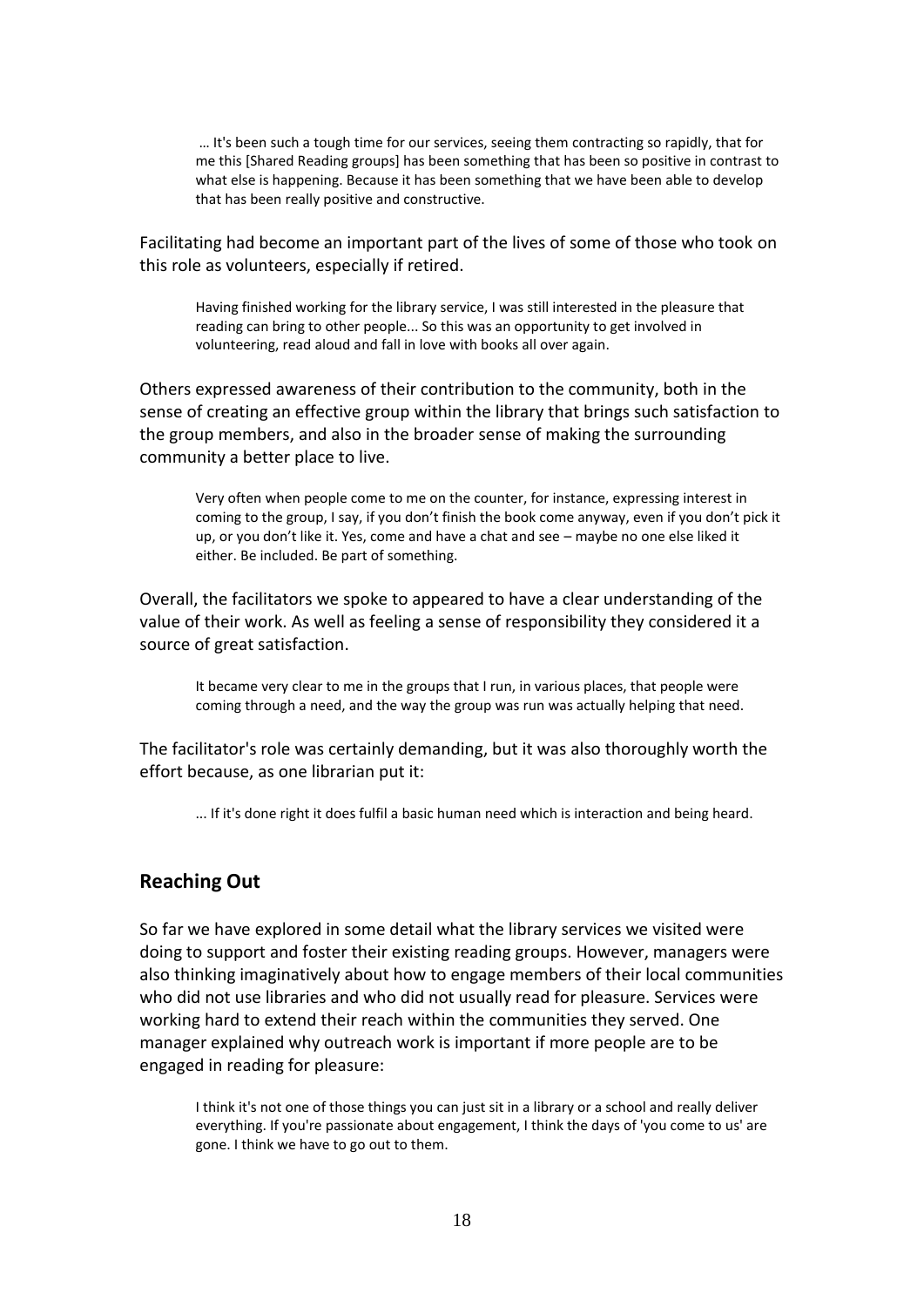# *Extending into the community*

One of the ways in which library services were reaching out was by encouraging and supporting the establishment of reading groups in a range of locations such as:

- Places of work
- Care homes and community centres
- Doctors' surgeries
- Prisons

They were also exploring ways to raise awareness of the many benefits to people's well-being that membership of a reading group can bring to all its members, including those with health-related issues. Strategies included, for example:

- Encouraging referrals by health professionals and voluntary organisations
- Putting notices in medical centres and doctors' surgeries
- Inviting people to come for a taster through placing notices in community centres and public spaces
- Visiting local care homes, advice centres, community groups and sheltered accommodation to talk about the groups
- Having stalls promoting the work of libraries at local open days such as MENCAP, or at Public Health events
- Establishing links with their local NHS Recovery College
- Making contact with local universities to recruit student volunteers to act as facilitators.

Some libraries were setting up a series of carefully planned initiatives based on local knowledge and aimed at raising awareness of reading groups within the community. This operated at a strategic level, as described earlier, for example using book swaps among council staff as a first step towards creating reading groups. But it also operated at a local level, as individual librarians, seeing opportunities to attract new members, took the initiative themselves. For example, an assistant librarian who ran Shared Reading groups always made a point of attending the final of six Shared Reading sessions run by a local Later Life and Memory Service (held three or four times a year). In this way, she made contact face to face with existing members and was able to extend a warm invitation to them personally to join her library-based groups.

The widening role of some librarians has also enabled them to promote reading groups through assisting in community-based activities. For instance, in a Northern city borough with a high male suicide rate, an assistant librarian, Alan, who also ran a reading group, collaborated with a local charity whose aim was to support people with a range of health and social issues, many of which stemmed from social deprivation. Together they mounted a photography course in the local library where two of the participants struck up a friendship. The two men explained what happened next: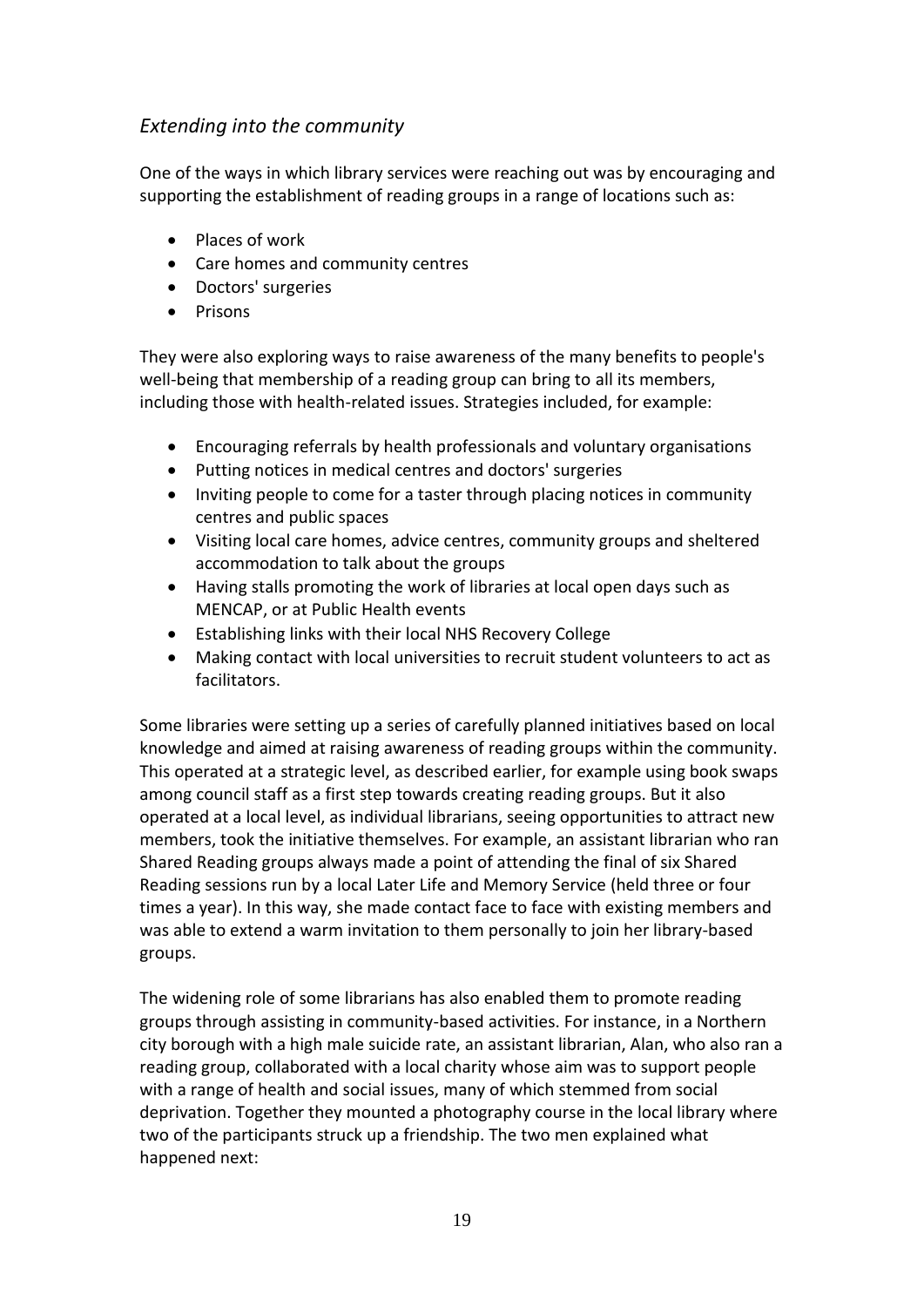**Jo** Yeah and he [Brian] saw me a few weeks later outside [the library] and he just passed me a leaflet and he said you might be interested in this. And I'd been on a photography project in here with Alan so I knew Alan.

**Brian** I heard him [Jo] mention that he'd started to do a bit more reading than he used to do so I thought this might appeal to him.

**Jo** Yes, I never used to read at all, only magazines and things like that. I was too busy working but I'm not working now. I'm in recovery and this is another option for me.

This phased approach could equally well be supported by technology. Here a senior librarian explains how they are attempting to reach isolated visually impaired readers:

> One Click Digital … is an on-line eBook, eAudio platform around what's known as a boom box… You buy the box and you give it to the visually impaired person and then you can download audio books on a memory stick that just plugs in on the top… The home library service will take the boom boxes to individuals with the memory stick and plug it in for them, and obviously there's a conversation to be had about what do you like to read? … If we can establish that, then the next stage would be: how do we develop this into some sort of visually impaired persons' reading group? So there's two phases to it. We need the first phase, then the second is how can we get them communicating with one another to break down their isolation?

As the same senior librarian explained to us, the first step in engaging with people who, up until then, had not been library users and would not have considered joining a reading group, was often simply to involve them in a project that reflected their life experiences and concerns. He described to us one such inspiring project in which young homeless people, as part of a literacy-based festival organised centrally by the library service, had worked with a group of artists to put on a play at a local young people's theatre. The play, which they researched and wrote themselves, was about the barriers that they had experienced personally in terms of reading and expressing themselves, and was performed to a sell-out audience.

> It gave you goose bumps because your heart went out to these young people. It was brilliantly done… each member of the cast went to go towards the microphone to say how he or she felt and something blocked them. And they all went close but never got there. It was extraordinarily powerful.

#### *Broadening the range of groups on offer*

The library services that we visited were also seeking to target under-represented groups by offering reading groups more likely to capture their interest or meet particular access requirements. Local knowledge was important in making decisions about new groups. A manager explained how, in her service, the task of initiating new groups was taken on by librarians working in local communities, as part of a process of community engagement. If the librarians thought that a new reading group would be a good way of encouraging more people to engage with library services, they would consult locally with a view to establishing one. Groups we heard about that were designed to appeal to a wider demographic included, for example, graphic novel reading groups and gaming groups to attract young people; also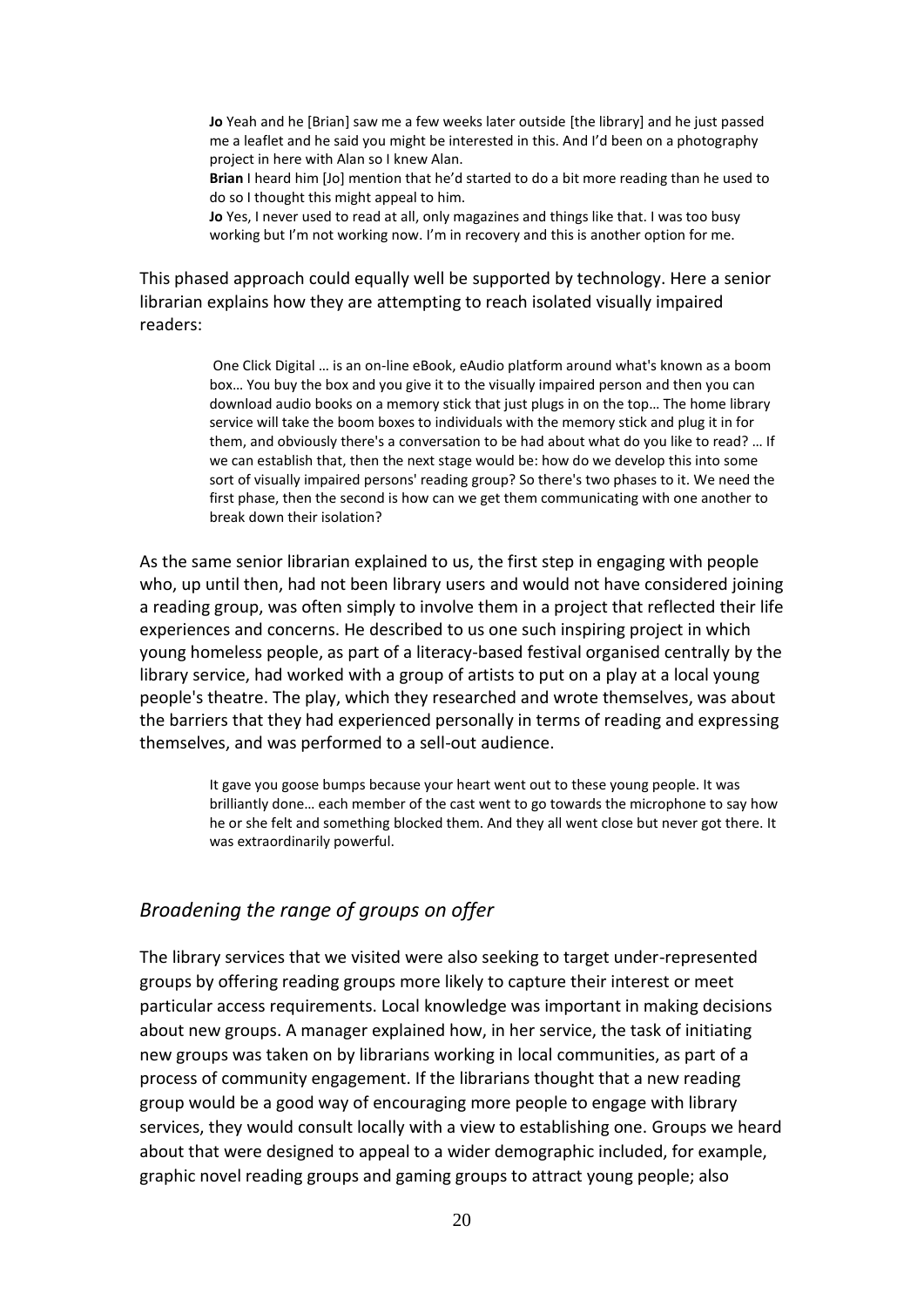Saturday groups aimed at fathers and sons involving them in playing games and doing arts and craft activities as well as reading.

Aware that the approaches used within their reading group meetings, including the nature of the reading material, could inhibit participation of some people, some library services had started to introduce Shared Reading groups.

…we already had groups where people came and met and discussed a book together. But we were aware that not everyone had the confidence to do that, and also aware that people were struggling with reading who might have liked to get involved but couldn't.

The Shared Reading approach where, as we have seen, the text is read aloud in the meeting, has enabled libraries to reach a much wider group of people including those with learning disabilities, people with dementia and their carers, and those with mental health issues. It was important, though, for group members to come together as people, irrespective of their personal issues. As one senior librarian explained*:* 

We did a number of open groups, and a number of people with mental health issues and depression were attracted to them. We didn't need to discuss any of that because we weren't psychotherapists or psychiatrists, but people in that kind of environment were able to open up a little bit, and say things like (we were doing *Silas Marner*) 'You know, I've felt lonely at times…'

Reading texts aloud, section by section, and talking about the meaning helps make them accessible to people who are inexperienced readers or who have learning disabilities. Several respondents also referred to the importance of poetry in enabling the participation of people who might otherwise be unable to take part, for example because of limited memory or attention span:

Poetry can be quite a challenge but it can also be more accessible for some people. We have a husband and wife who come along. The man has dementia and his wife is his carer, and I know that the poetry for him is easier than the story or novel, simply because it's shorter. By halfway through the story, he may have completely forgotten the beginning, but the poem he can usually respond to very well.

Poetry could be powerful in evoking strong memories and feelings, and when the focus of a discussion is feelings, people, whatever their background, are on an equal footing. As one facilitator said:

Emotions are a level playing field, no matter who you are. There's never any conflict there.

#### *Personal support and encouragement*

Once new members were interested in joining a reading group, librarians and facilitators were sensitive to the importance of providing support during the early days of their membership. One member recalled:

At first I was quite nervous. No-one used to get a peep out of me when I first started to come… I ran out of excuses not to come so I thought I'd try it and see what it was like.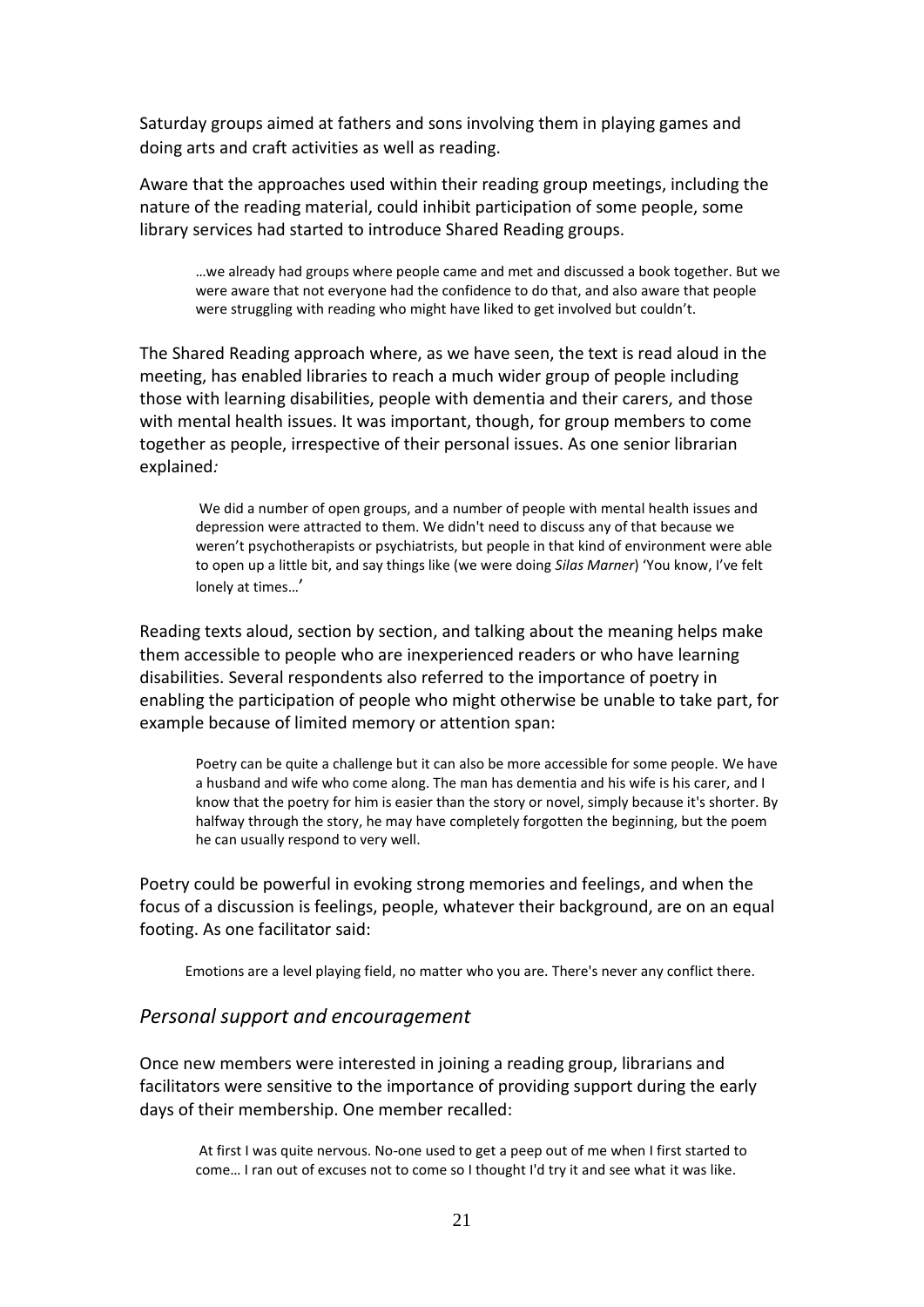Strategies used by the library services we visited included*:* 

- Encouraging attendance even if members have not read the book
- Getting others such as an existing group member, care worker or teacher, to accompany new members
- Providing crèche facilities, bus fares, refreshments.

In some settings, for example in prisons or care homes, it could be rules and systems that presented barriers to people's attendance. In such cases the facilitator would sometimes need to advocate on behalf of members. For instance, the facilitator of a prison-based group told us:

You often have to ring up to get the people along, because often they [prison wardens] say, 'He's not going anywhere today'. So you're fighting, working with the system but also pushing against it all the time, because the system would prefer that they didn't do anything, that they stay where they are.

In these various ways, library services were attempting to draw people in and then smooth their path to becoming a reading group member, in the belief that once they joined and experienced the benefits for themselves, they would be keen to continue coming. Indeed, that seemed to have been the experience of the facilitators and group members that we spoke to.

#### **Building Partnerships**

A further way in which library services were reaching out to their local communities was through the creation of partnerships of many different kinds. Library managers we talked to emphasised strongly how important it was to build partnerships, for example with local community groups, colleges, arts organisations and charitable groups, to sustain and extend what the library services could do alone.

Our audiences are people who wouldn't think a reading group would be for them, so that's where most of our time and effort is. So we will look for different partners to find a way in.

#### *Partnerships linked to The Reading Agency initiatives*

One important source of ideas, support and inspiration came from The Reading Agency. As one manager told us, 'Most of the stuff they get involved in we buy into and promote'. Their Reading Groups for Everyone website was seen as a significant initiative. In all the library services we visited, managers were aware of the website and actively encouraged reading group facilitators to upload details of their open, library-based groups as a way of attracting new members and drawing attention to the range of groups on offer in each locality.

Their Reading Ahead scheme (formerly known as the Six Book Challenge) has been widely used in libraries, colleges, prisons and workplaces for the past ten years. The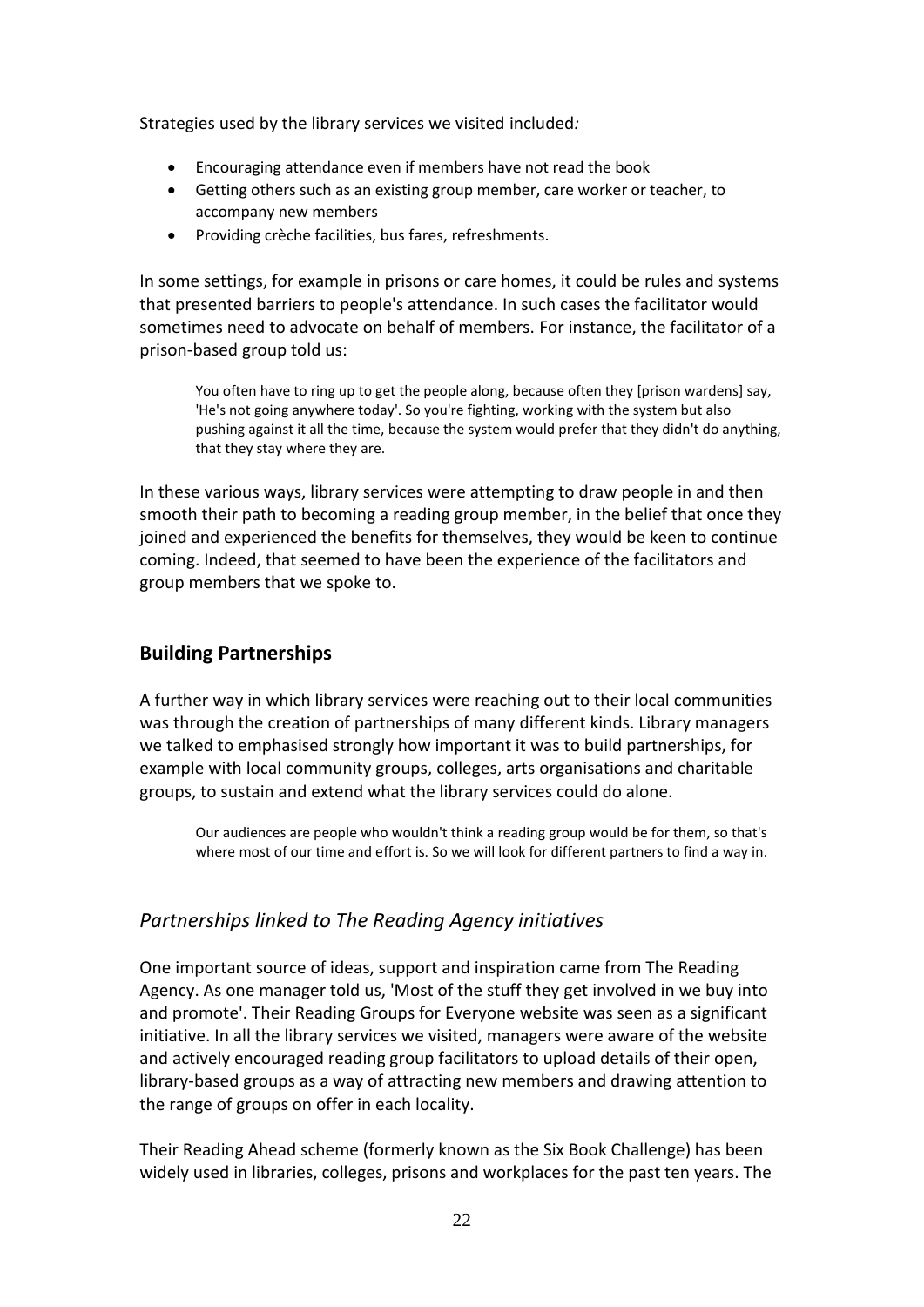scheme is designed to support young people and adults by changing their perception of reading, opening up opportunities and building confidence. While ideas and support such as this were greatly valued, other local partners often had the knowledge and networks that helped to bring ideas to fruition.

With The Reading Agency they are great initiatives but you've got to understand that there's work involved if you want to make it a success. That work is very much with outreach and working with other partners to deliver it.

In one metropolitan borough, for example, a senior librarian explained that the Reading Ahead scheme was developed in partnership with the local further education college. College librarians became involved with adults on courses designed to boost their literacy skills, supporting and enabling them to complete the challenge successfully. As a result, the number who did so increased dramatically. Involvement in this initiative was very much a first step towards membership of a reading group. As already discussed, it was intended to get people reading, encouraging them to become regular library users and perhaps then join a reading group.

#### *Innovative partnerships*

Following the success of their first Read Together group, a library service obtained a grant from Better World Books to set up a second Read Together group for speakers of other languages who wanted to practise their English. Better World Books is a pioneering social business that collects unwanted books for free and resells them on line. From the funds generated in this way, the enterprise makes donations to literary charities and supports initiatives to further the development of literacy and reading for pleasure.

Another service had been invited to link up with a local radio programme to create a virtual reading group, with a book chosen and reviewed by a member of the library staff, who posted the review on the library's website and joined the host of the programme to discuss the text on air. From the library service perspective, a central aim was to create interest that would draw people into libraries, and eventually encourage them to take part in a range of library-based activities including reading groups.

Some partnerships were not negotiated in advance but came into being as library staff responded creatively to opportunities that arose to extend participants' experience. For instance, a senior manager told us that, as part of their outreach work, a library service made contact with young women in their teens who had become socially excluded because they had babies while at school. They were invited to join a Baby Bounce session which they enjoyed, and things were going well until they discovered that they couldn't find any picture books that authentically reflected their experiences. So, in response and following the principle of working in partnership, the library service sought out and obtained funding for a poet to work with them. The young women put together their own picture book and it was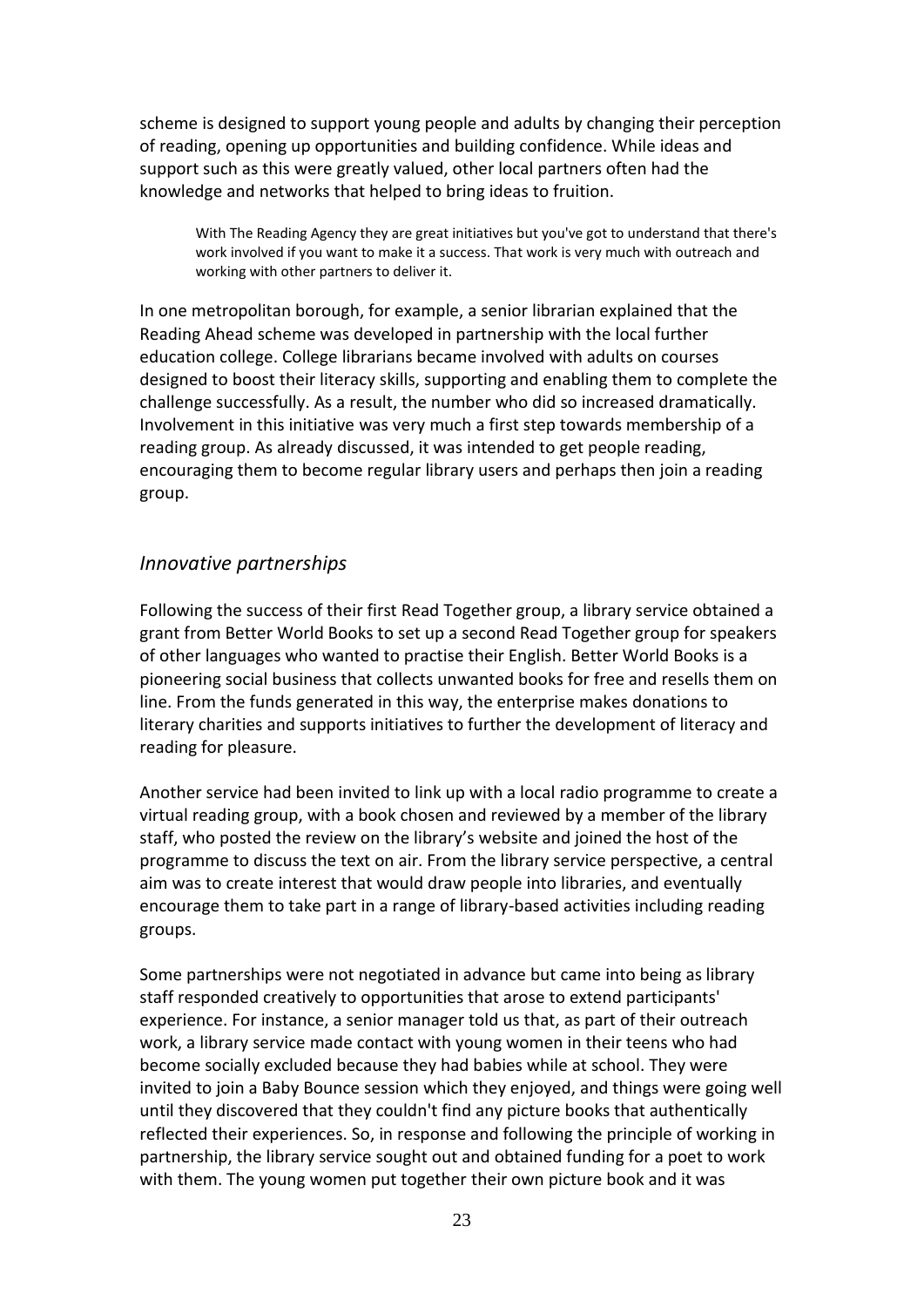published. Their involvement in this project led to such growth in their confidence that they were willing, eventually, to lead Baby Bounce sessions themselves.

So from one year before when I first met them and they were very reticent, a year later to see those young women stood up in front of a group of babies and their parents and deliver a story-time session was remarkable. And they all loved it, they got really enthused by it.

#### *Partnerships with The Reader*

As noted in earlier sections, several of the library services we visited were working in partnership with The Reader to help extend their offer of book groups to include groups using the Shared Reading approach. One library service close to Liverpool, where The Reader is located, had shared in pioneering the development of the approach.

The Library Services Manager was deeply committed to the approach based on her own experience of leading groups:

You could see how therapeutic it was... I felt suddenly that I was doing something really valuable, I could see the results of it, and once you'd had a taste of that you want to do more and more.

Her aim had been to get a group in every library and at one stage this aim was nearly achieved. Despite the changed situation nationally, she was still optimistic about the future of the initiative:

We're very proud to say we still operate quite a number of Get Into Reading Groups, and we are still doing wonderful things and we still have library staff trained to deliver alongside our project workers.

However, with the cuts increasingly constraining what library services could take on, obtaining funding to maintain existing reading groups or initiate new projects was a constant source of worry. We noted earlier how, to maximise resources, the Locality Manager of a county-wide library service in the Midlands forged a partnership with Public Health to fund a project to develop Shared Reading groups across the county. Public Health agreed to fund a pilot project for a year, and this funding allowed the library service to commission The Reader to help set up the project. The Reader provided training for about a dozen volunteers and appointed a project worker to help set up groups around the county.

By October 2015, with funding from the library service for the second year, there were nine successful Shared Reading groups operating in libraries across the county, reaching 230 people. There were also a number of creative ideas for expanding the project, for example by setting up a group for parents and carers of children in a junior school or by widening the pool of potential volunteers, drawing on English literature students from the local university. However, only if the project leaders were successful in obtaining external funding to take the initiative into a third year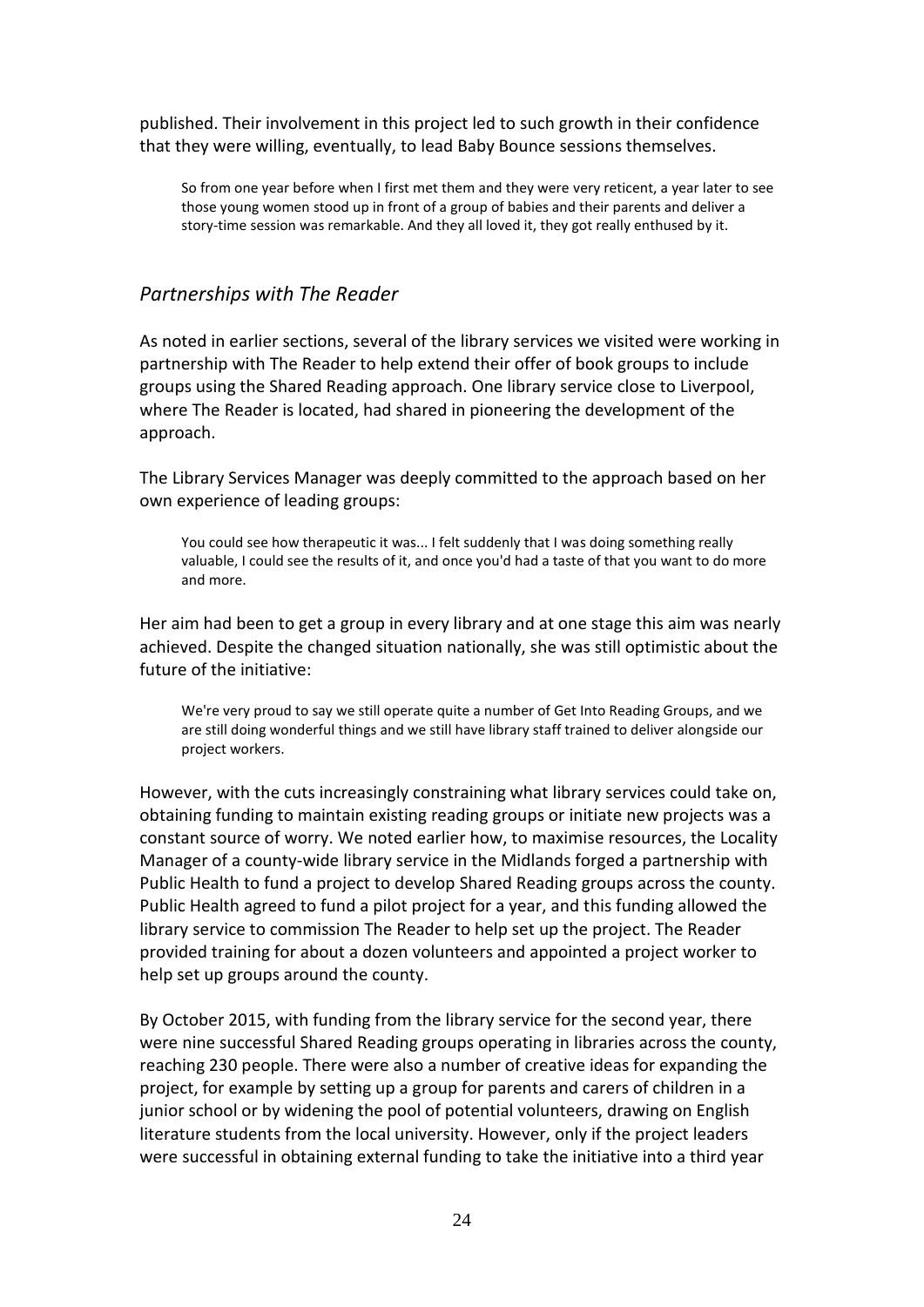would it be possible to build on these successes and realise further ideas for development.

### **Managing resources**

We have seen how, through outreach and partnership work, the library services we visited have been attempting not just to maintain but to further develop their work in support of reading groups in recent years. We have mainly focused on their successes, but as acknowledged initially, our study was conducted against a backdrop of unprecedented cutbacks and closures in library services. In these straightened circumstances, service managers have nevertheless justified the continued existence of reading groups by stressing their positive impact on library offer.

In one service, for example, where there had been a considerable growth in the number of reading groups over the past decade, a senior manager told us:

I wouldn't see [reading groups] as hugely draining on resources. We see supporting them as a positive thing, as part of the library offer, as a kind of added value.

In another service, a senior librarian explained how she justified to the holders of the purse strings the introduction of Shared Reading groups by emphasising their importance in enabling the library service to meet its obligations to the whole community. She recalled that:

... It took a while to get our strategic bosses on board, who were looking at numbers and costing but we were saying if you have a look at the type of people coming and the things that they are saying, both the qualitative and quantitative evidence they are giving, it's something we can't afford not to do.

# *The impact of cuts*

Nevertheless, the general situation was one of constantly having to adapt to reducing budgets. A manager in one of the services we visited told us that they had responded to the squeeze in funding by asking the more confident reading groups to facilitate themselves rather than being facilitated by library staff. While this development was regrettable, it did have its positive side, she said, in that some of the people who had volunteered to take over had flourished in their role as a facilitator. The library service still provided help with recruitment and ordering sets of books, as well as offering access to an online toolkit with advice about how to run a successful group.

In another setting, as noted earlier, the reduction of staff within the library service meant that the member of staff designated to facilitate the group was sometimes obliged to leave participants to their own devices due to the call of other library duties.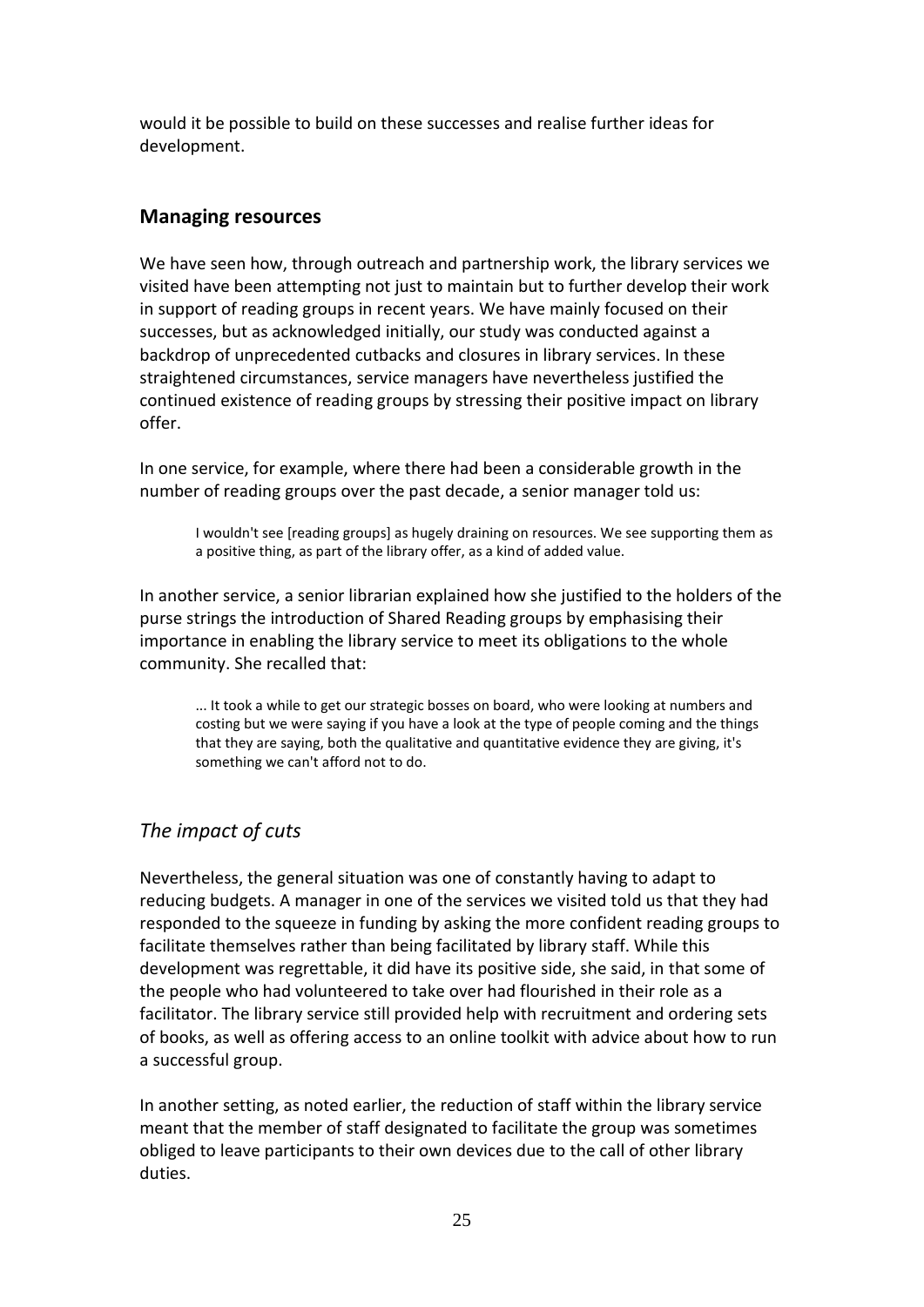Some library services dealt with the cutbacks by reducing library opening hours or relying more heavily on volunteers, who were sometimes reluctant to work evenings or at weekends. The knock-on effect of these two factors had narrowed the range of people able to join the reading groups, particularly if they were employed or had other daytime commitments. Book stocks, including Talking Books, have also been reduced. In a large Northern conurbation the closure of all but one Talking Books group, combined with higher transportation costs, meant that some members now had to undertake long and expensive journeys to get to their monthly meetings.

# *Alternative sources of funding*

In the face of these cutbacks, library services have turned to other sources of funding, as noted in the previous section of the report. It was noticeable, for example, that funding for Shared Reading projects often came from sources other than the library. As one senior manager explained:

Most of the funding doesn't come from the library service but from the health service, one of the ring-fenced and protected groups, and there is good evidence that it is benefiting people's health.

But this short-term funding can mean that projects are often short-lived and consequently fragile. Funding streams that have been protected may themselves dry up. The continual need to write bids for funding is expensive of time and can be a distraction from the on-going development of the initiative.

In a Midlands metropolitan borough, for example, a project was set up by a group of people who later became founder members of The Shared Reading Company, a social enterprise organisation, in partnership with the local Primary Care Trust and library services. With funding from the Big Lottery Communities Programme, and inspired by the work of The Reader, the project aimed to run Shared Reading groups in local libraries. The project was designed to complement the Reading Well: Books on Prescription scheme developed by The Reading Agency in partnership with the Society of Chief Librarians. Funding helped to pay for the Read to Lead training by The Reader. While this project ran successfully for six years, and involved over 200 participants, funding had run out by the time that we heard about it. While libraries continued to be supportive in principle, and indeed provided meeting rooms, we learned that since that time, they have been unable to offer funding or staff due to local authority cutbacks.

# *Relationship between evaluation and funding*

The need to bid for external funding and to be accountable for its use has increased pressure on libraries to develop more formal and systematic methods for evaluating the quality of reading groups. We found that where library-based reading groups were supported through library services' regular budgets, evaluation tended to be informal. Facilitators usually kept records of attendance, as numbers fed into libraries' user records, and sometimes provided feedback sheets to allow members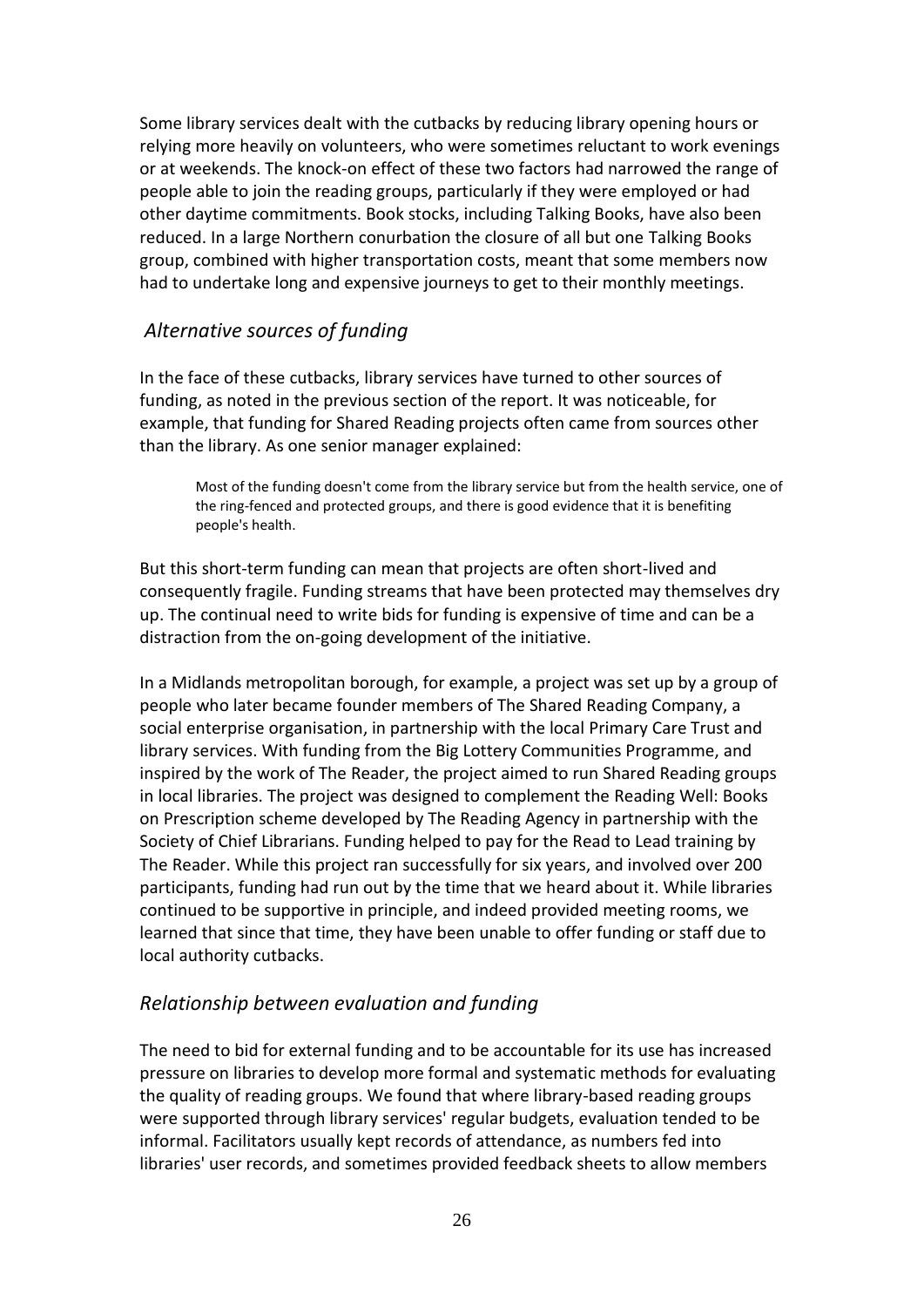to have a voice and contribute to the process of ordering new stock. The success of the group was judged informally: by attendance figures, observation of levels of participation and general ambience within the group.

The shift to more formal methods of evaluation has meant confronting a number of issues and dilemmas about the form of the evaluation. One senior manager explained how the pressure to collect statistical data can alter the atmosphere of a group:

We want people to be able to use our services anonymously, so tracking people is quite difficult for us because we know that can be a real barrier and we want people to feel relaxed and comfortable about dropping in and out as it suits them, without having to tell us anything about themselves. So we're always very apologetic when we give people a questionnaire to fill in, and say 'it's really useful for our funding if you can tell us this'.

#### Another manager expressed similar concerns:

[The evaluation] is changing the whole nature of the group, the anonymity, the fact of just being here and being yourself. Instead people feel they're being watched, they're a statistic.

Funders usually showed a preference for quantitative over qualitative evidence, despite the fact that 'soft evidence' in the form of individual stories often provided deeper insight into the impact of participation on individual members of reading groups, and could be both moving and inspiring. So, despite feeling that evaluation methods were intrusive, managers were under pressure to provide the kinds of information needed to access much-needed funds.

They get us money to do what we want to do. It's one of the things we can't get around. If every commissioner across the country was happy to exist on qualitative evaluation then we'd be jumping for joy, but unfortunately they're not anymore.

Sometimes however funders can have different and more empathetic approaches to evaluation, as demonstrated by a local Public Health Authority:

Interestingly when we started out, Public Health's attitude was, well there's plenty of evidence out there nationally that this works, we don't want you to prove that it works, what we're interested in is what is happening as a result of setting this project up, so who's coming along, are they sticking with it, what sort of people are coming, what are they saying about it, that kind of thing.

This way of thinking freed up the project leaders to adopt an approach to evaluation which was more consonant with the ethos of the groups, while still having an eye to future bids for funding.

As well as collecting information from the groups, we have also done some informal collecting of feedback from volunteers because we think that's extremely important. So up until now it has been informal, but a couple of weeks ago [my partner] and I put together a short questionnaire which we sent out to everybody to start collecting in a more systematic way feedback from volunteers.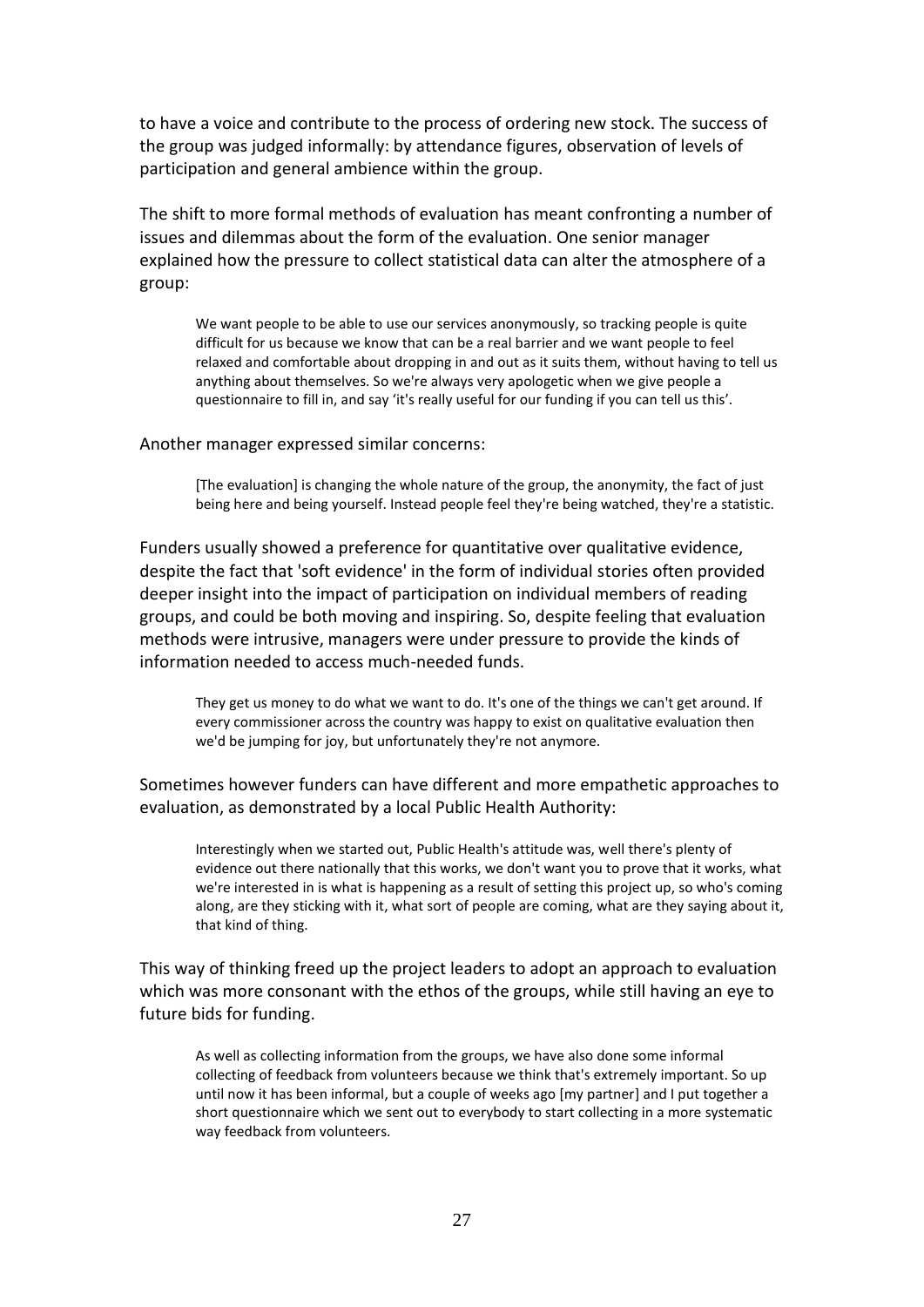# *Cuts in funding: the human cost*

Nevertheless, in several of the library services we visited, staff expressed sadness about what was in danger of being lost as libraries became more finance-driven:

They're looking for a different kind of manager now, making the library service a business rather than a service, attracting funding, which is very important. But some of these things which are perhaps not utilitarian are going by the board a little bit...

A number of people noted with regret the trend in libraries for people to be replaced by machines:

People can't just be replaced by machines, but people think a lot of information is all on line now and people can have access to it. What's missing is the personal touch, interpretive stuff that only people could do.

One senior librarian spoke for many when she said that libraries should be places where people came to enjoy human interaction around books and literature, precisely what reading groups of all kinds provide:

So many people feel lost in today's society. There's very little place for community. A lot of people do say to us 'You're the first person I've talked to today.' They go to the bank and meet a machine, and the supermarket. When do they have a chance to meet someone who goes 'Hallo, how are you?' There's no opportunity, and how can that be right*?*

# **Reading groups, libraries and communities**

In this final part of our report, we reflect on what we have learned about the place of reading groups in the work of library services and about what libraries do to support them. When we embarked on this study, we saw reading groups as just one of many activities that occur in libraries: the one that happened to be of especial interest to us because of our own experience as members of a reading group. Gradually, however, through talking to all the people involved in the various services visited, we have come to appreciate why reading groups can and should occupy a pivotal place in libraries' work.

# **Taking forward a rich tradition**

Every day, library services around the country, against all odds, are upholding the legacy of collective interaction around literature and ideas that has its roots in the mutual improvement societies of the 19<sup>th</sup> century (Rose, 2001). These societies were self-help groups consisting mainly of working and lower middle class men, and some women, who met in people's homes or places of work, in churches or chapels, to read and explore ideas. Today reading groups supported by libraries are uniquely placed to continue this rich tradition of collective, community-based discussion on books and reading. Simon Jenkins in a recent *Guardian* article on the future of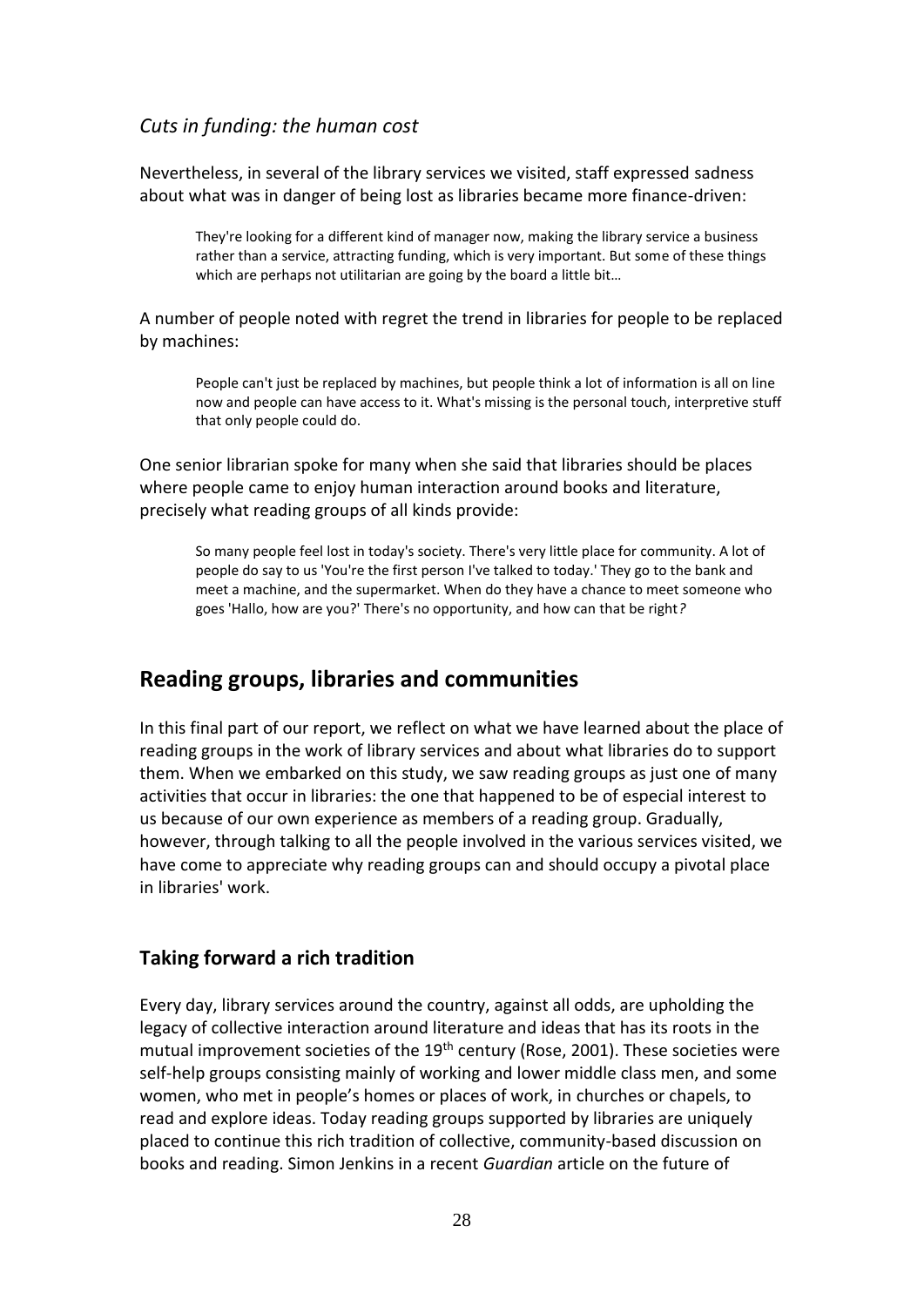libraries (Jenkins, 2017) describes people's 'desire to congregate, share, hear writers, experience books in the context of their local community'. While he does not refer directly to reading groups we would argue that reading groups are the embodiment of this desire.

What do we mean by 'community'? As a recent report published by Disability Rights UK states, 'Everyone understands ''community'' differently. There is a general sense that community is ''a good thing'' but there is no consistency in how community is understood…'(Gowar, 2014 p.3). In the context of this study, people invoked the idea of community to explain the value of reading groups in two distinct ways. On the one hand, they had discovered from their experience that reading groups can become powerful, supportive communities in their own right, bringing about the many benefits for members individually that this and many prior studies have shown (for example, The Reading Agency, 2004; The Reading Agency, 2015a; The Reading Agency, 2015b). On the other hand, they also used it to refer to the networks of people living and working in the localities served by libraries. Recognising that the benefits of reading groups were felt far beyond the groups themselves, they used it to express their conviction that reading groups have an important contribution to make to social inclusion and connectedness, to people's identification with and sense of belonging to their local communities.

# **Fostering the community of the group**

Through this study we have come to understand that reading groups have the potential to become powerful, supportive communities and that the many different forms of support that library services provided were helping to put in place the conditions needed to realise that potential. As we have seen, much of this work took place behind the scenes through careful planning and organisation and by enlisting the skilled and empathetic contribution of facilitators. With the right kind of support, individual groups gradually grew in cohesiveness, partly through the collective discussion of selected reading material, and partly through growing relationships of trust and respect within the group. Indeed, the two dimensions of the group's activities interacted, each determining and enabling the other in an on-going process.

In the groups we talked to, the shared interests and needs (intellectual, social, health and well-being) that had brought people together were often addressed by inclusion in the group: participating as a member, and caring for and being cared for by others in the group. Sometimes this gave people opportunities to experience a different sense of their own identity, as not just a carer, prisoner or patient. In so doing they were able to let go of a fixed notion of themselves and their lives and perhaps become more open to new possibilities beyond the life of the group.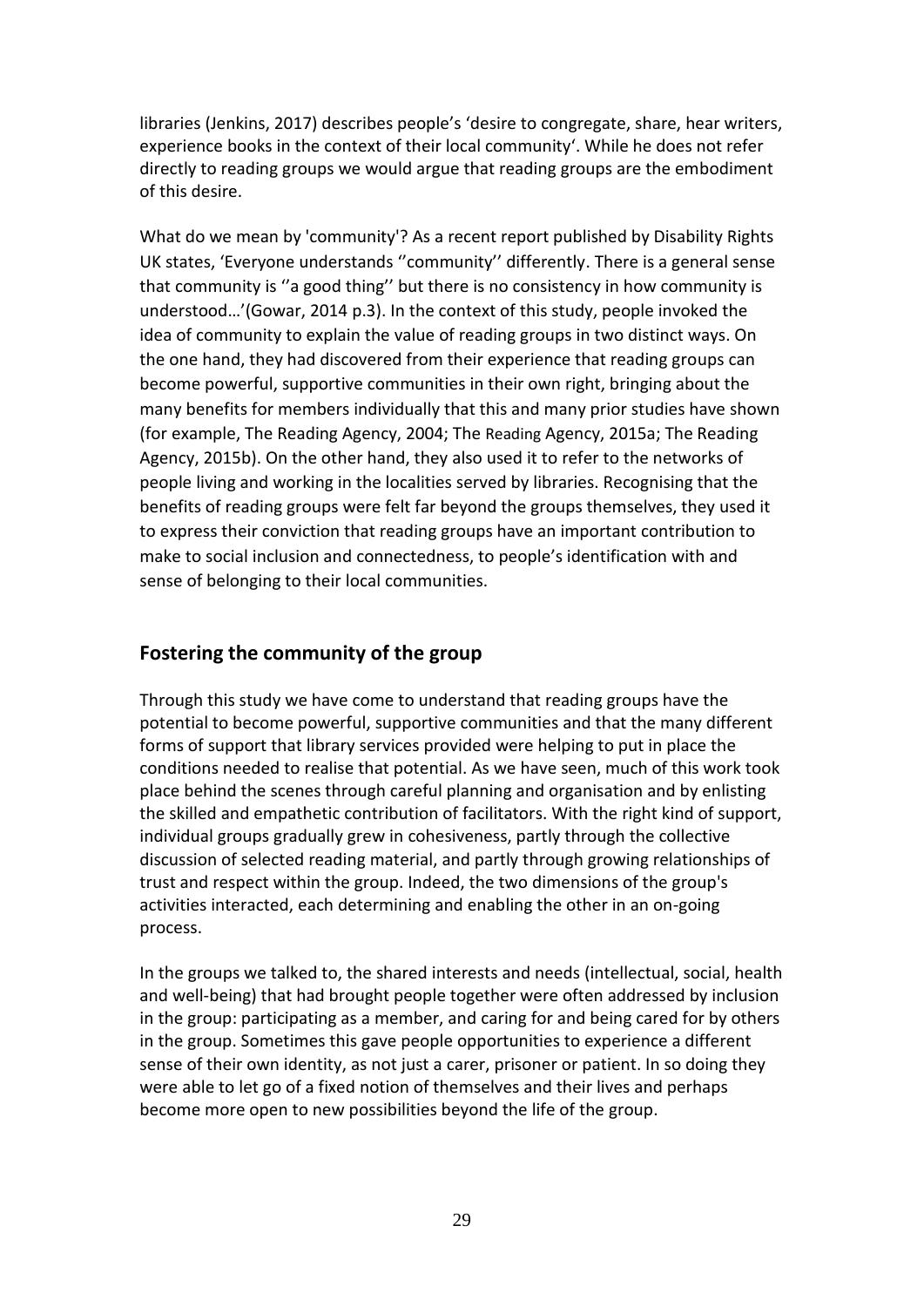Experiences such as this helped to strengthen participants' awareness that, over time, something special took place in reading groups. They saw and experienced it for themselves but found it difficult to put into words. One facilitator said:

I thought, something is happening here, more than just reading, although I couldn't put my finger on it… I suddenly thought I was doing something very valuable.

Discussion of a poem 'O tell me the truth about love' prompted one member of a Shared Reading group to comment:

We were a group of strangers who now have great respect and love for one another.

We suggest that what people were struggling to express in words was their feeling of belonging to a strong and supportive community, of being empowered to think, have their say and be listened to. In the words of a facilitator, quoted in an earlier section, a reading group 'fulfils a basic human need for interaction and to be heard'.

#### **Strengthening communities**

The study has shown us that as well as being communities in their own right, reading groups also contribute to people's identification with and sense of belonging to the communities served by the library. The library groups encourage social inclusion and community feeling through their open, egalitarian and inclusive qualities, welcoming and facilitating the participation of everybody. They encourage the mixing of people who would not otherwise come into contact with one other, helping to overcome feelings of loneliness and isolation. People become friends and 'see beyond the labels'. With Shared Reading, the format of reading aloud, following the text and discussing meaning supports everyone. At its best, the discussion allows meaning to be constructed jointly. As an experienced facilitator explained:

Those great ideas in a book are for everyone. They're not just for a literate readership, and when people see that, with everyone joining in putting it together, it's like a jigsaw puzzle, they feel included, they feel part of the interpretation… it's a wonderful thing to see.

There were also instances where the benefits of the group were extended to engage with others beyond the group, and in some cases at a great distance, for example, the care home resident who left out copies of things she'd read in her Shared Reading group for other residents to enjoy, members of a Talking Books group who wanted to ensure that everyone with visual impairment in their city had a chance to join a reading group, the mother who discussed her reading with her daughter in New Zealand.

We have explored many strategies that the library services we visited were using to encourage wider community participation, and especially to engage people who had not previously been library users. This called for innovative thinking and partnership work with other local services. As a senior manager of a metropolitan borough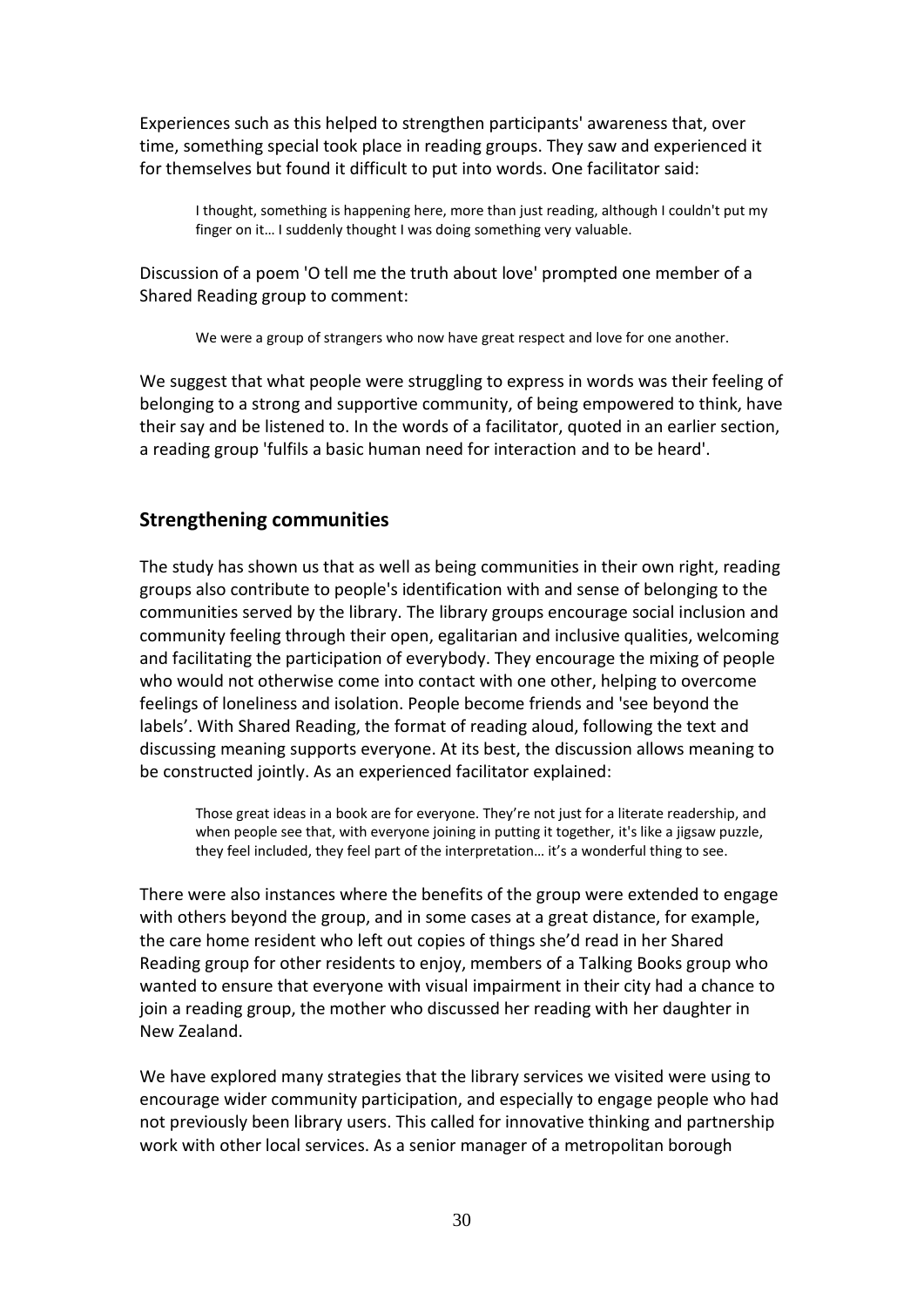explained to us in some detail, through such partnerships libraries were becoming lively community hubs for reading, learning and volunteering.

Fundamental to this process is the work of creating an ethos in which people feel welcomed and where librarians are regarded as trusted members of the local community. Some librarians we talked to expressed a pride in their own part in helping to create an inclusive society:

The ethos of the library is to make people from a very diverse customer base all feel welcome… So I felt proud to be part of such an inclusive service.

Libraries can also give people a sense of pride in their own localities. Sarah Wood in *Public Library* (Smith, 2015) describes how as a child, when her local library was opened 'it was a really fantastic moment in my life, in our lives, a real moment of change'. Similarly a group member told us:

I feel proud of it [my library] … because it's local too … I think also it's nice to have something nearby that you can feel proud of. Part of your home turf.

At a time when many of the traditional places of meeting and social contact are disappearing, library-supported reading groups fulfil a deep and fundamental need in people to come together, to be connected, a sentiment echoed by the group member who noted:

The reading group offers something valuable to the community in a context where there is very little going on in the town.

We conclude that library-supported reading groups have a vital role to play in the life of communities in fostering collective debate and discussion, building on the early work of mutual improvement societies. Libraries and their reading groups provide 'a sense of place ... [the] joy of human congregation' (Jenkins, 2017). Through supporting and enabling these groups to flourish, libraries help to strengthen the very fabric of communities. There is an important, indeed essential connection between reading groups, libraries and communities, a connection nowhere more powerfully captured than in the words of the library assistant who said:

[Reading groups] are really vital, this is really important stuff. This is what communities are about. There used to be more opportunities for people to get together in lots of different ways, in cinemas, in libraries, in pubs. And all that's going, and the way I see it and the service I'm part of, is keeping that alive.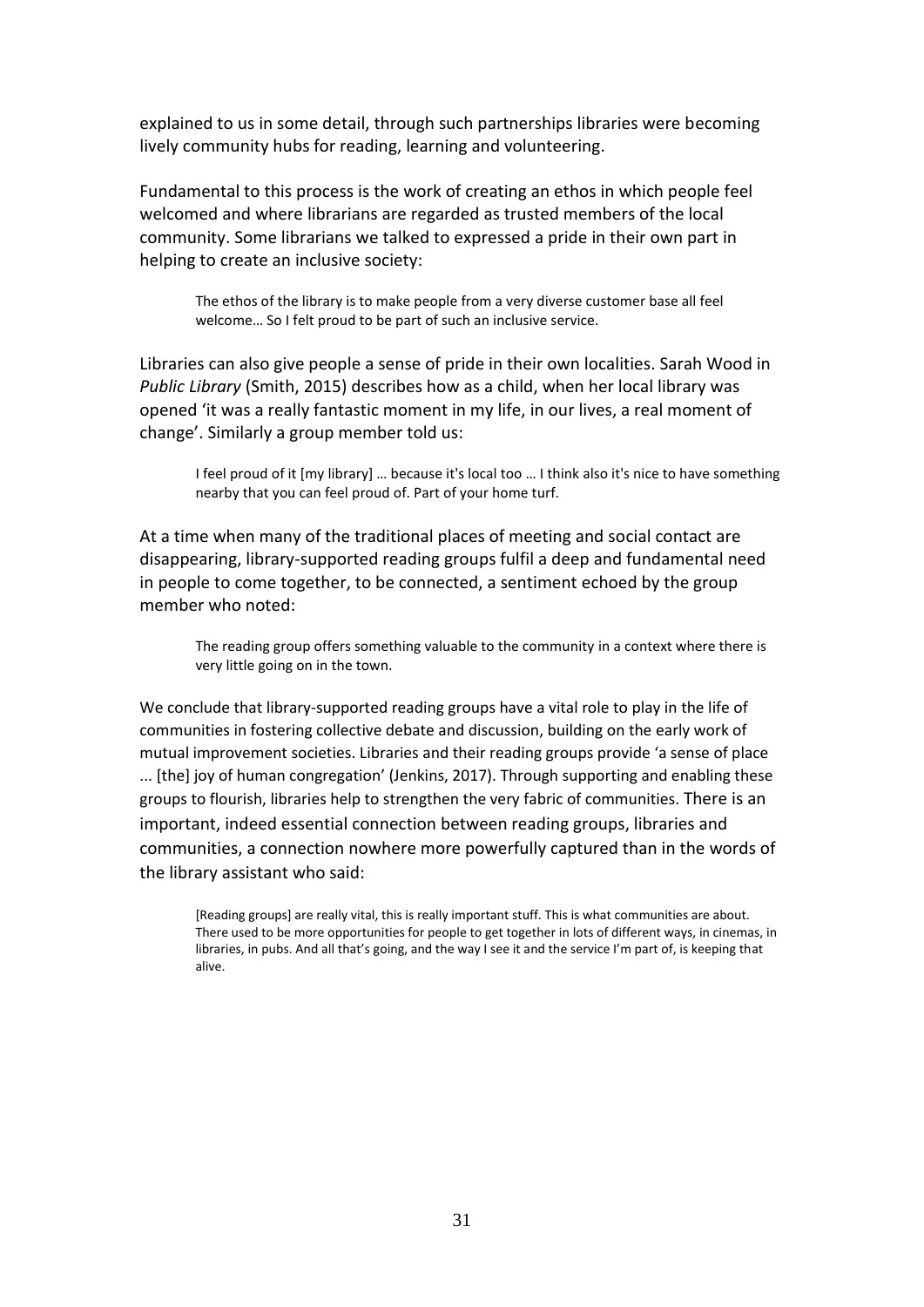# **References**

Gowar, C. (2014) *Inclusive Communities: A research report*. <http://docplayer.net/38824854-Inclusive-communities-a-research-report.html>

Jenkins S. (2016*)* 'Libraries Are Dying but it's not about the Books', *The Guardian* 22 December.

<https://www.theguardian.com/commentisfree/2016/dec/22/libraries-dying-books-internet>

Rose, J. (2001) *The Intellectual Life of the British Working Classes*. London and New Haven: Yale University Press.

Smith, A. (2015) *Public Library and Other Stories*. London: Penguin Books.

The Reading Agency (April 2004) *A National Public Library Development Programme for Reading Groups*. London: Museums, Libraries and Archives Council. [https://readingagency.org.uk/about/Programme\\_for\\_reading\\_groups.pdf](https://readingagency.org.uk/about/Programme_for_reading_groups.pdf)

The Reading Agency (2015a) *Literature Review: The impact of reading for pleasure and empowerment*.

[https://readingagency.org.uk/news/The%20Impact%20of%20Reading%20for%20Plea](https://readingagency.org.uk/news/The%20Impact%20of%20Reading%20for%20Pleasure%20and%20Empowerment.pdf) [sure%20and%20Empowerment.pdf](https://readingagency.org.uk/news/The%20Impact%20of%20Reading%20for%20Pleasure%20and%20Empowerment.pdf)

The Reading Agency (2015b) *Reading Groups in the UK in 2015*. [https://readingagency.org.uk/news/Reading\\_groups\\_in\\_the\\_UK\\_in\\_2015.pdf](https://readingagency.org.uk/news/Reading_groups_in_the_UK_in_2015.pdf)

# **Background reading**

Arts Council (2014) *Inspiring Learning for All.* <http://www.artscouncil.org.uk/advice-and-guidance/inspiring-learning-all-home-page>

Dee, L., Hart, S. and Jennings, C. (2016) *How Are Library Services Developing their Work with Reading Groups?* London: Department for Communities and Local Government. [https://librariestaskforce.blog.gov.uk/2016/06/14/how-are-library-services](https://librariestaskforce.blog.gov.uk/2016/06/14/how-are-library-services-developing-their-work-with-reading-groups/)[developing-their-work-with-reading-groups/](https://librariestaskforce.blog.gov.uk/2016/06/14/how-are-library-services-developing-their-work-with-reading-groups/)

Department for Culture, Media and Sport (2014) *Independent Library Report for England on the Future of Public Libraries* [Sieghart Report]. London: DCMS.

Fuller, D. and Rehberg Sedo, D. (2013) *Reading Beyond the Book*. London: Routledge.

Girling, S. and Harrison, F. (2014) 'Make Friends with a Poem'. Dementia Pilot Project June 2013–March 2014. Final Report and Evaluation.

Hartley, J. (2001) *Reading Groups*. Oxford: Oxford University Press.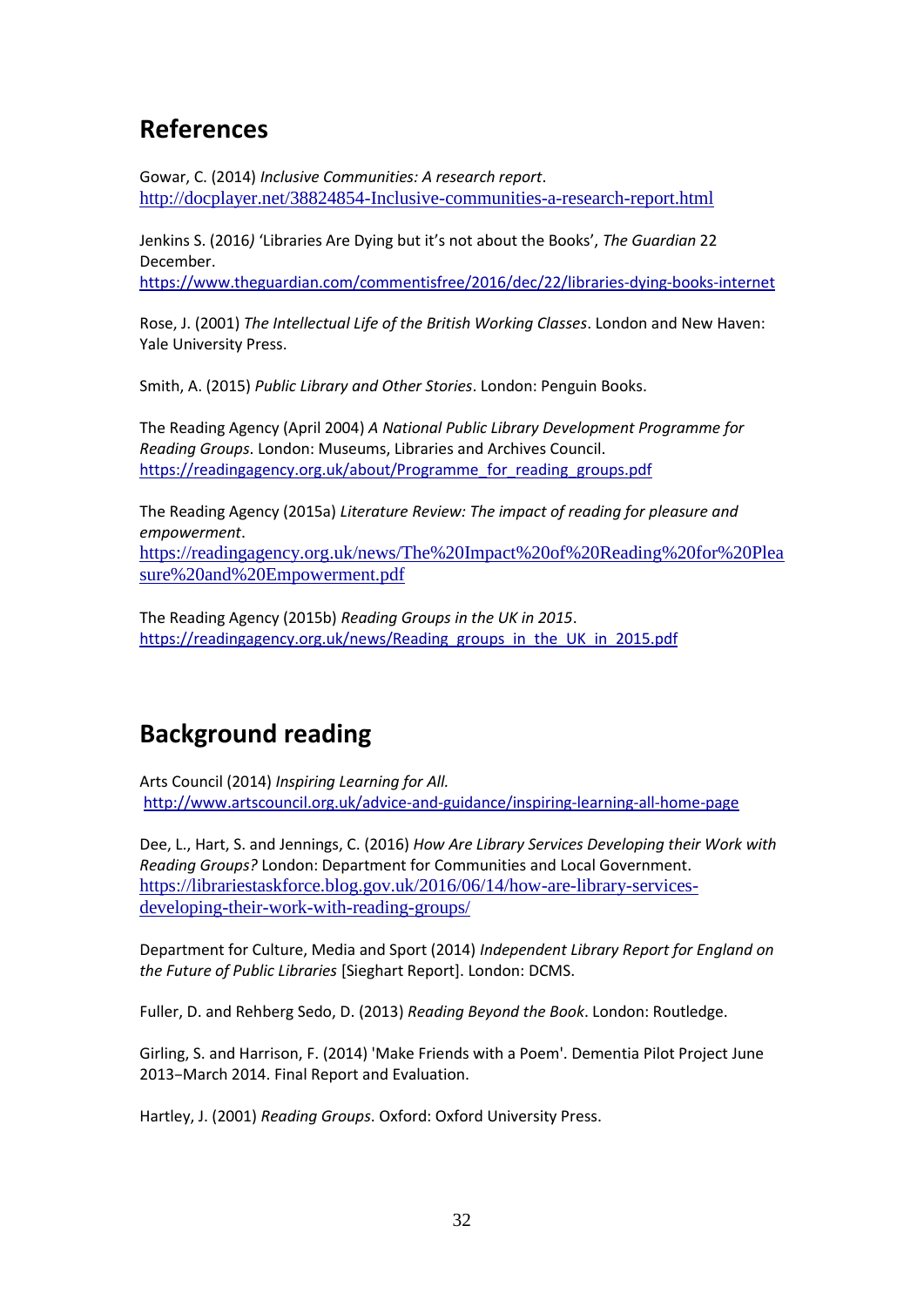Hartley, J. and Turvey, S. (2013) *Prison Reading Groups: What Books Can Do Behind Bars – Report on the work of PRG 1999-2013*.

[https://prisonreadinggroupscouk.files.wordpress.com/2016/03/what-books-can-do-behind](https://prisonreadinggroupscouk.files.wordpress.com/2016/03/what-books-can-do-behind-bars.pdf)[bars.pdf](https://prisonreadinggroupscouk.files.wordpress.com/2016/03/what-books-can-do-behind-bars.pdf)

Hoggart, R. (1958) *The Uses of Literacy.* Harmondsworth: Pelican.

Hyder, E. (2014) *Reading groups, Libraries and Social Inclusion: Experiences of blind and partially socially sighted people*. London: Routledge.

Libraries Task Force (2016) *Libraries Deliver: Ambition for public libraries in England, 2016– 2021*. London: Department for Communities and Local Government. <https://librariestaskforce.blog.gov.uk/2016/12/01/introducing-libraries-deliver>

Long, E. (2003) *Book Clubs: Women and the uses of reading in everyday life*. Chicago: University of Chicago Press.

Lynch, B. and Neale, G. (2014) 'The Power of Shared Reading', *Spectrum Therapy*, Vol.25, Issue 1.

Mallows, D. (2011) *Words for Life: Reading at the lowest levels of literacy.* London: The Reading Agency.

Musgrave, C. and Neale, G. (Winter 2010–2011) 'Bringing "Get into Reading" to Sandwell', *Panlibus Magazine.* 

Morrison, B. (2008) 'The Reading Cure', *The Guardian*, 5 January. <https://www.theguardian.com/books/2008/jan/05/fiction.scienceandnature>

Ramone, J. and Cousins, H., eds (2011) *The Richard and Judy Book Club Reader: Popular texts and the practices of reading.* London: Ashgate.

Slezak, E., ed. (2000) *The Book Group Book: A thoughtful guide to forming and enjoying a stimulating discussion group,* 3rd edn. Chicago: Chicago Review Press.

The Big Issue (2017) 'Better Literacy, Better Future', *The Big Issue*, No.1243, February 13-19.

The Reading Agency (2008) *Reading Groups in Libraries: Mapping survey findings – England and Wales.* London: The Reading Agency.

The Reading Agency et al.(2016) *Reading Outcomes Framework Toolkit.*  [https://readingagency.org.uk/news/Outcomes%20Framework%20Toolkit\\_FINAL.pdf](https://readingagency.org.uk/news/Outcomes%20Framework%20Toolkit_FINAL.pdf)

The Society of Chief Librarians (2016) *The Universal Offers for Public Libraries.* <http://goscl.com/wp-content/uploads/UniversalOfferBooklet.pdf>

Whelan, G. (2013) *An Evaluation of the Social Impact of the 'Get into Reading' Initiative in Wirral, Merseyside*. Centre for Public Health, Liverpool John Moores University. [http://www.thereader.org.uk/media/63887/final\\_gir\\_sroi.pdf](http://www.thereader.org.uk/media/63887/final_gir_sroi.pdf)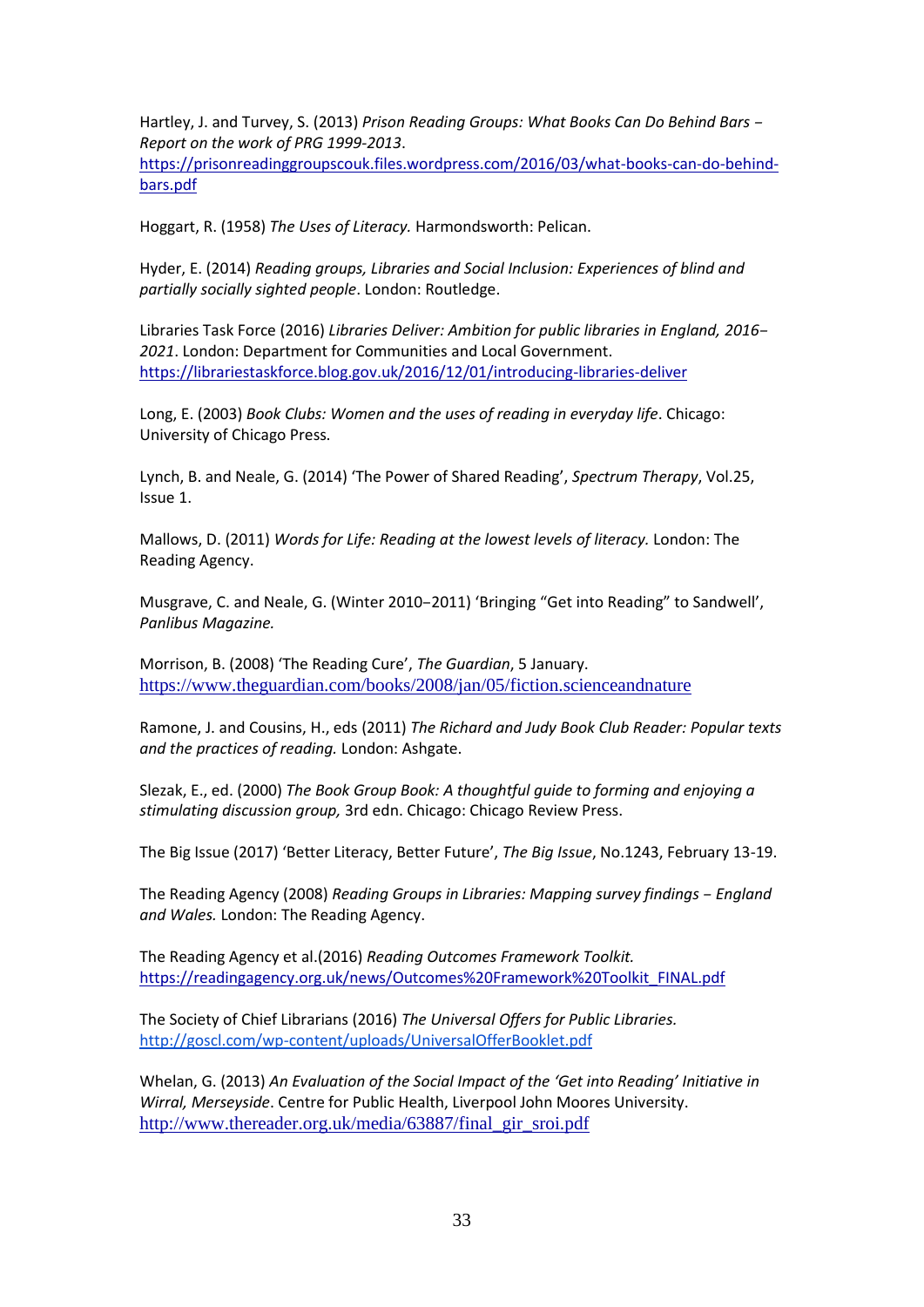# **How the research was conducted**

Our original intention was to include in our case study the work of five library services in different contexts and locations. We decided initially to limit our focus to exploring three library services, leaving decisions about the other two to be made at a later date when it was clearer what additional information was needed to extend and enrich the insights provided by the first three.

Recommendations from the Society of Chief Librarians helped us to select services which exemplified good practice in support of reading groups and provided a range of localities and groups. We began by contacting the chief librarians of each of these services to seek permission to undertake the research. They agreed, and put us in touch with the relevant senior managers whom we interviewed to discuss the overall organisation of support. During the interviews, we asked for their suggestions of reading groups to visit, and we then made our selection, ensuring that we included a range of different types of group from across the services involved (for a breakdown of the types of groups included, see page 5 of the report).

The opportunity to broaden the case study beyond the three library services originally chosen arose naturally as we followed up interesting lines of inquiry that came to our attention during the course of the research. For example, we met with Sue Wilkinson, CEO of The Reading Agency, who told us about their principles, their current research and how they were supporting reading groups. She put us in touch with Jane Davis, Director of The Reader, who in turn explained her Shared Reading approach. Through this contact, and with the help of The Reader website, we were able to include in our study two additional library services, a small number of individuals and a social enterprise company, who had all been involved in developing reading groups using the Shared Reading approach. We allowed the research to grow organically, following up opportunities as they arose. For example we interviewed a reading group member who ran a multi-cultural reading group and another group member, a former librarian, who under the auspices of the local authority had initiated a reading group in a prison.

| Key personnel in<br>national<br>organisations | Library service<br>senior managers | Reading group<br>facilitators | Reading group<br>members |
|-----------------------------------------------|------------------------------------|-------------------------------|--------------------------|
|                                               |                                    | 15                            | 89                       |

#### **Number of interviews/questionnaires undertaken**

We arranged to visit the selected groups and individuals in person, and we interviewed the facilitator(s) and the group members. Where it was not possible for people (facilitators and group members) to be interviewed in person, we used a combination of telephone interviews and email questionnaires to seek their views. In a few cases, we had the opportunity to observe groups in action and, in the case of Shared Reading groups, even to participate ourselves.